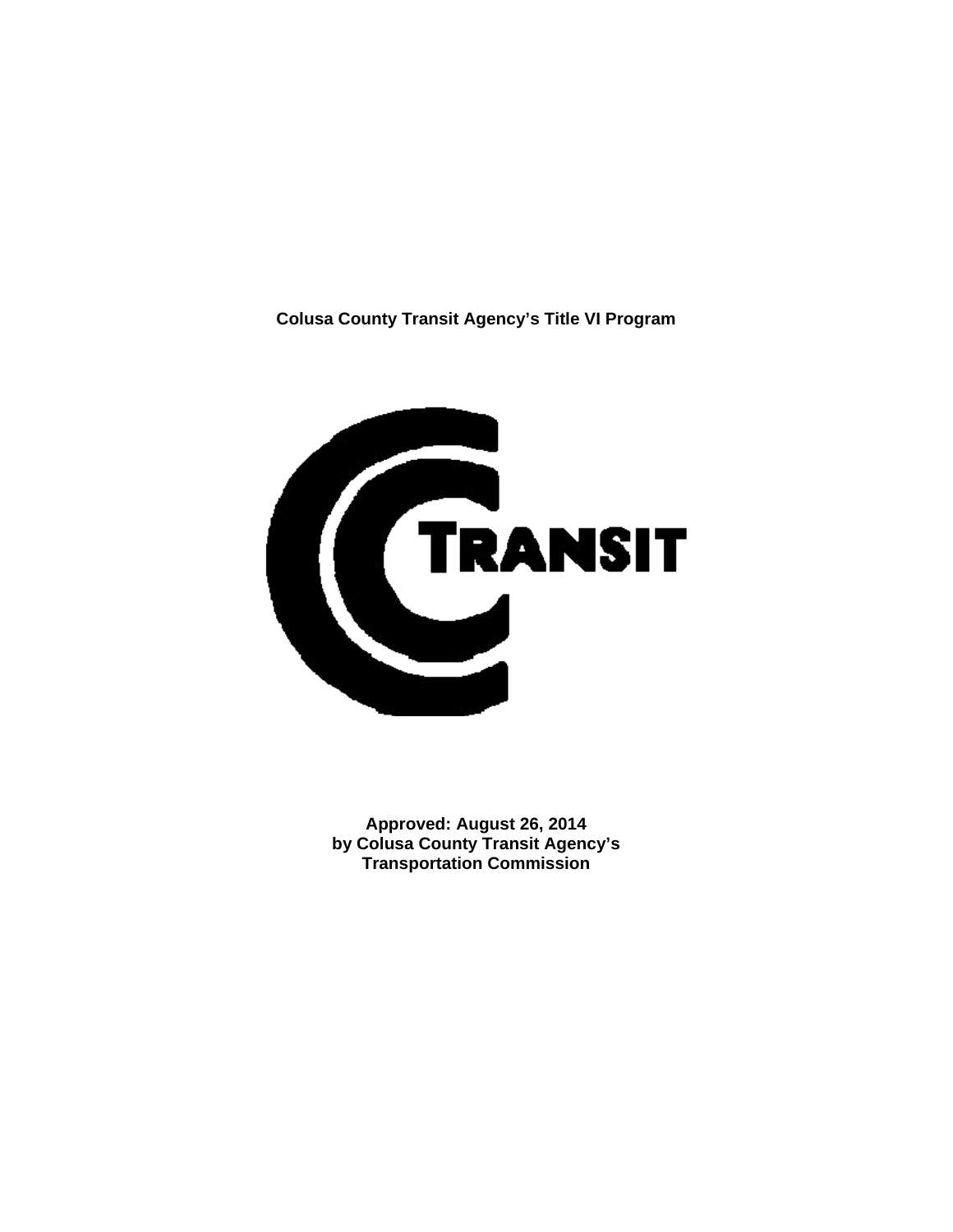# **Table of Contents**

| I.    | Title VI Notice to the Public                                             | 3  |
|-------|---------------------------------------------------------------------------|----|
| Ⅱ.    | List of Locations Where Title VI Notice Is Posted                         | 5  |
|       | Introduction                                                              |    |
| III.  | <b>Title VI Complaint Process</b>                                         | 6  |
| IV.   | <b>Title VI Complaint Form</b>                                            | 9  |
| V.    | List of Transit-Related Title VI Investigations, Complaints, and Lawsuits | 13 |
| VI.   | <b>Public Participation Plan</b>                                          | 13 |
| VII.  | Limited English Proficiency (LEP) Plan                                    | 14 |
| VIII. | Table Depicting the Membership of Non-Elected Committees And Councils     | 14 |
| IX.   | <b>Title VI Equity Analysis</b>                                           | 14 |
| Х.    | Board of Directors Approval of CCTA's Title VI Program                    | 14 |
| XI.   | Title VI Program Requirements for Fixed Route Transit Providers           | 14 |
|       | Appendix A: Colusa County Transit Agency LEP Program                      | 15 |
|       | Appendix B: Minute Order of the Colusa County Transportation Commission   | 22 |
|       |                                                                           |    |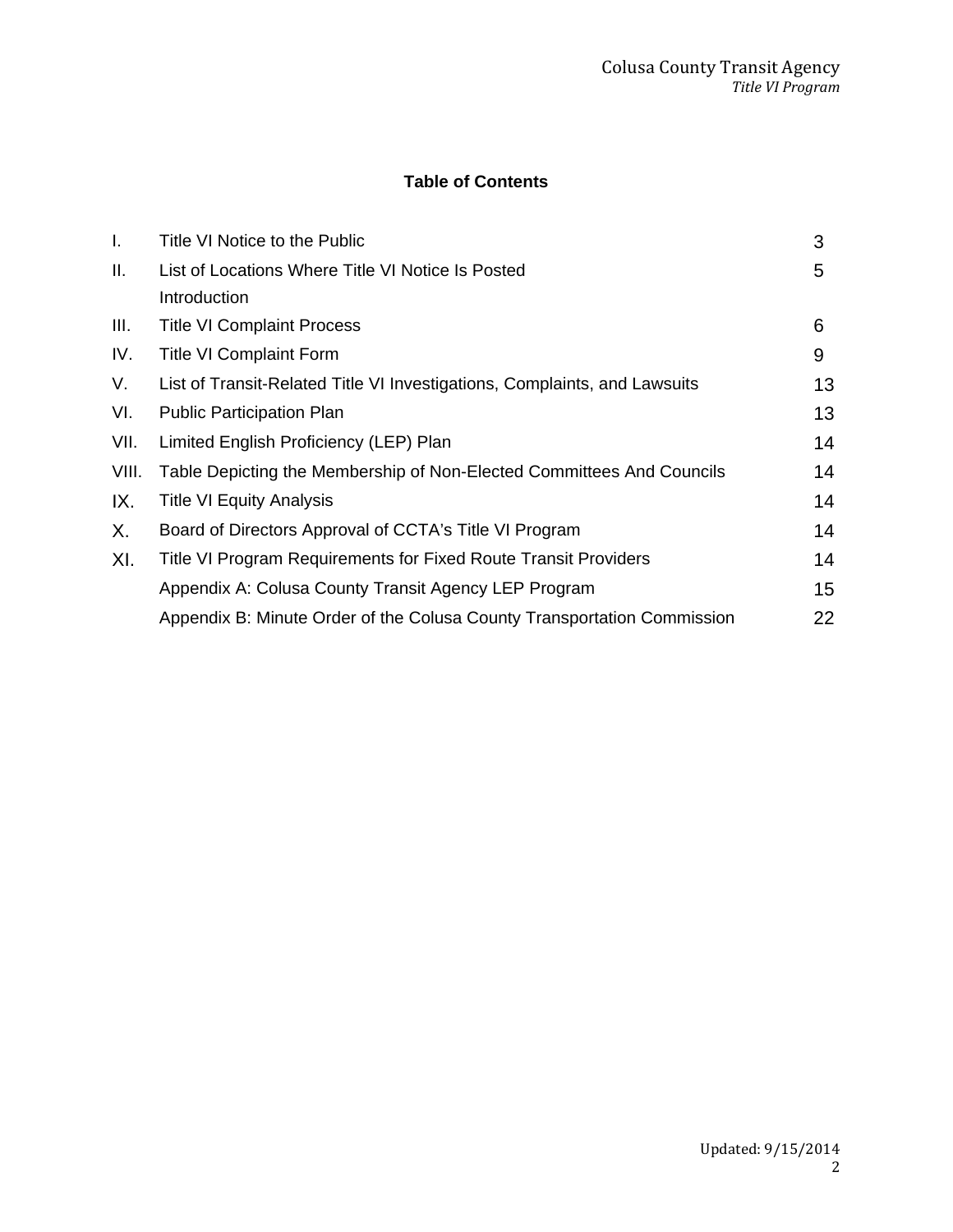## **I. Colusa County Transit Agency's Title VI Notice to the Public**

\*\*\*\*\*\*\*\*\*\*\*\*\*\*\*\*\*\*\*\*\*\*\*\*\*\*\*\*\*\*\*\*\*\*\*\*\*\*\*\*\*\*\*\*\*\*\*\*\*\*\*\*\*\*\*\*\*\*\*\*\*\*\*\*\*\*\*\*\*\*\*\*\*\*\*\*\*\*\*\*\*\*\*\*\*\*\*\*\*\*\*

Colusa County Transit Agency Dial-A-Ride Title VI Notice & Complaint Process

The Colusa County Transit Agency is committed to ensuring that no person is excluded from participation in or denied the benefits of its services on the basis of race, color, or national origin, as provided by Title VI of the Civil Rights Act of 1964. Any person who believes that he or she has been subjected to discrimination under Title VI on the basis of race, color or national origin may file a Title VI complaint with the CCTA within 60 calendar days from the date of the alleged discrimination.

Complaints may be filed with the CCTA in writing and may be addressed to:

> Mr. Kent Boes Title VI Compliance Coordinator CCTA 715 D Street Colusa, CA 93932

A copy of the Title VI Complaint Form (in English or Spanish) and additional information may be obtained from the County's web site at "www.countyofcolusa.org" (under "Departments – Transit") or by calling 530-458-0287. The County will provide appropriate assistance to complainants who are limited in their ability to communicate in English.

\*\*\*\*\*\*\*\*\*\*\*\*\*\*\*\*\*\*\*\*\*\*\*\*\*\*\*\*\*\*\*\*\*\*\*\*\*\*\*\*\*\*\*\*\*\*\*\*\*\*\*\*\*\*\*\*\*\*\*\*\*\*\*\*\*\*\*\*\*\*\*\*\*\*\*\*\*\*\*\*\*\*\*\*\*\*\*\*\*\*\*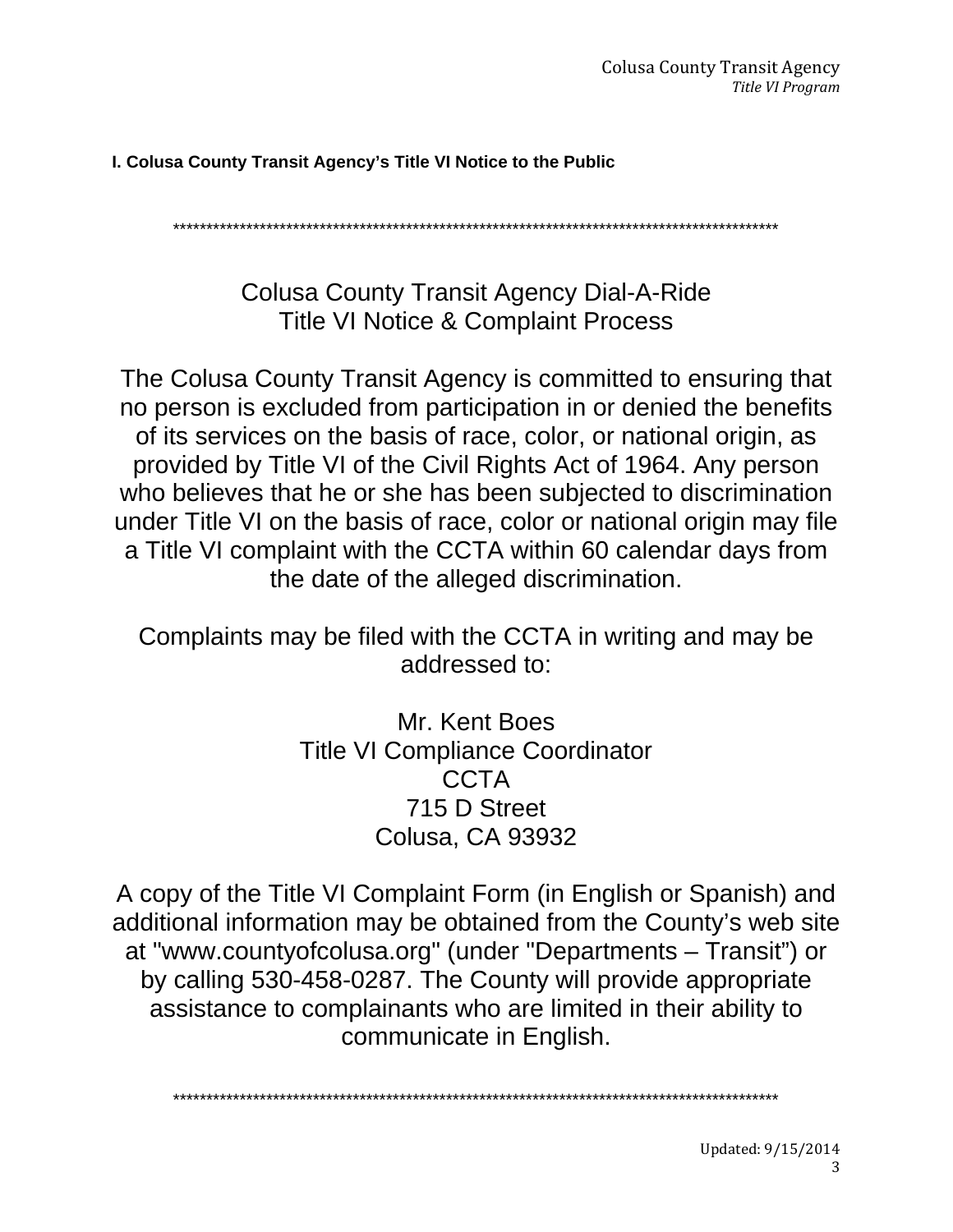\*\*\*\*\*\*\*\*\*\*\*\*\*\*\*\*\*\*\*\*\*\*\*\*\*\*\*\*\*\*\*\*\*\*\*\*\*\*\*\*\*\*\*\*\*\*\*\*\*\*\*\*\*\*\*\*\*\*\*\*\*\*\*\*\*\*\*\*\*\*\*\*\*\*\*\*\*\*\*\*\*\*\*\*\*\*\*\*\*\*\*

Colusa County Transit Agency Dial-A Ride Título VI Anuncio & Proceso de Queja

El Colusa County Transit Agency se compromete a garantizar que ninguna persona es excluida de paticipation en o negar los beneficios de sus servicios sobre la base de raza, color u origen nacional, de conformidad con lo dispuesto en el Título VI de la Ley de Derechos Civiles de 1964. Cualquier persona que cree que él o ella ha sido víctima de discriminación en virtud del Título VI sobre la base de raza, color u origen nacional puede presentar una queja con título VI la CCTA en un plazo de 60 días naturales a partir de la fecha de la presunta discriminación.

Puede presentar una queja con la CCTA por escrito y podrá ser dirigida a:

> El Sr. Kent Boes Título VI Cumplimiento CCTA Coordinador 715 D Street Colusa, CA 95932

Una copia del formulario de queja Título VI (en español o en inglés) y la información adicional se puede obtener en el sitio web del Condado de "www.countyofcolusa.org" (bajo el título "departamentos - Tránsito") o llamando al 530-458-0287. El Condado brindará asistencia adecuada a los demandantes que son limitados en su capacidad de comunicarse en inglés.

\*\*\*\*\*\*\*\*\*\*\*\*\*\*\*\*\*\*\*\*\*\*\*\*\*\*\*\*\*\*\*\*\*\*\*\*\*\*\*\*\*\*\*\*\*\*\*\*\*\*\*\*\*\*\*\*\*\*\*\*\*\*\*\*\*\*\*\*\*\*\*\*\*\*\*\*\*\*\*\*\*\*\*\*\*\*\*\*\*\*\*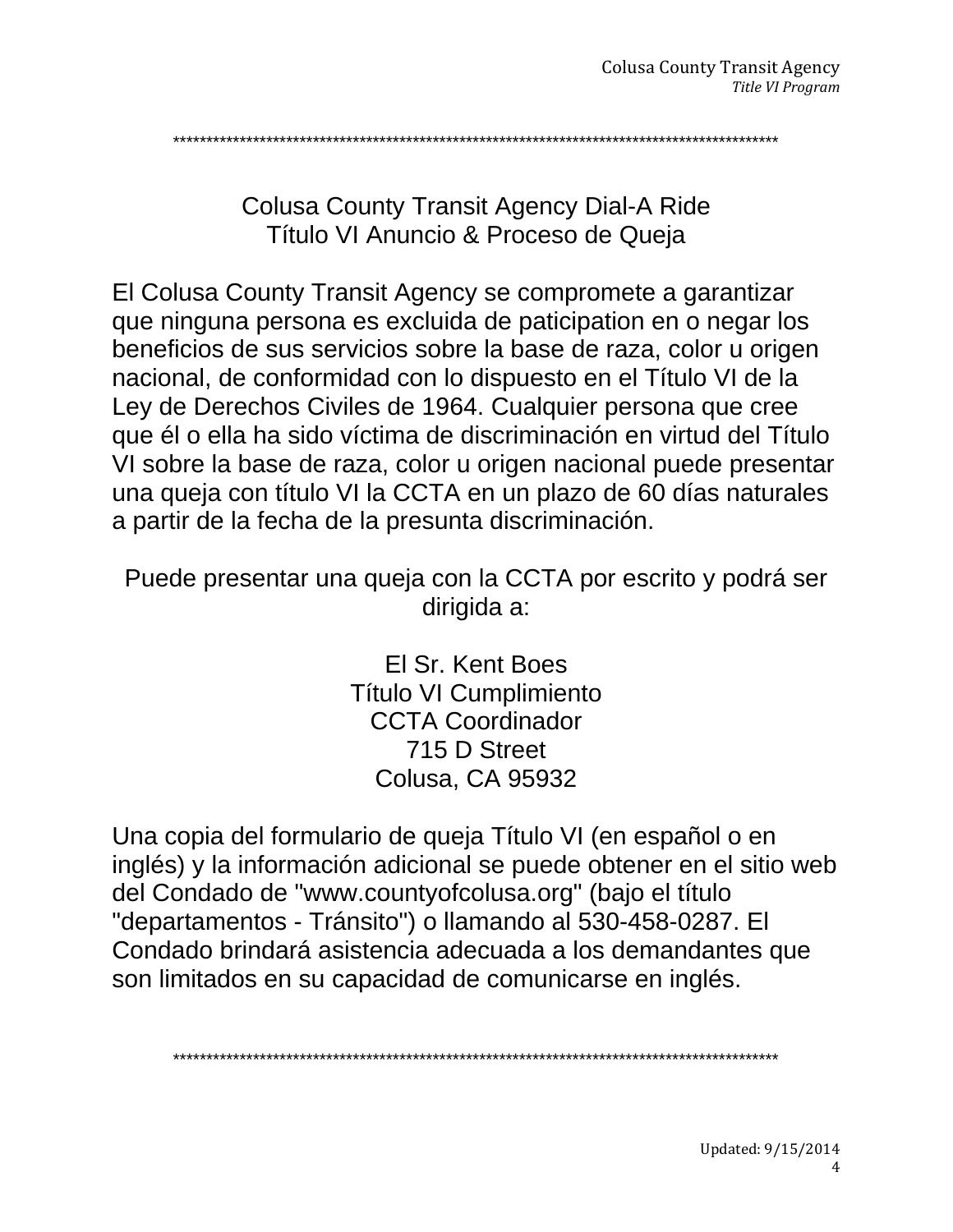#### **II. List of Locations Where Title VI Notice Is Posted**

Colusa County Transit Agency's Title VI notice to the public is currently posted at the following locations:

| <b>Location Name</b>             | Address                              |
|----------------------------------|--------------------------------------|
| <b>County Courthouse</b>         | 547 Market Street, Colusa, CA 95932  |
| <b>Transit Agency Front Desk</b> | 715 D Street, Colusa, CA 95932       |
| Department of Public Works       | 1215 Market Street, Colusa, CA 95932 |

The Title VI notice and program information is also posted on each transit vehicle and provided on Colusa County Transit Agency's website at: www.countyofcolusa.org

COLUSA COUNTY TRANSIT AGENCY'S DIAL A RIDE TITLE VI PROGRAM

Reference: FTA Circular 4702.1 B Title VI Requirements and Guidelines for Federal Transit Administration (FTA) Recipients (October 1, 2012).

#### INTRODUCTION

This document was prepared by Colusa County Transit Agency and approved by its Transportation Commission to comply with Title VI of the Civil Rights Act of 1964, including new provisions detailed in U.S. Department of Transportation's FTA Circular 4702.1B, "Title VI Requirement and Guidelines for Federal Transit Administration Recipients."

The purpose of this Title VI Program is to establish guidelines to effectively monitor and ensure that Colusa County's transit service, Colusa County Transit Agency (CCTA) Dial-A-Ride, are in compliance with FTA Title VI requirements.

Title VI states that "no person in the United States shall, on the grounds of race, color, or national origin, be excluded from participation in, be denied the benefits of, or be subjected to discrimination under any program or activity receiving Federal financial assistance." The FTA is required to ensure that federally-supported transit services and related benefits are provided consistent with Title VI. The Title VI Report requires an update every three years.

The CCTA will ensure that its programs, policies, and activities comply with Department of Transportation's (DOT) Title VI Regulations (49 CFR Part 21) and with Limited English Proficient (LEP) Persons requirements (70 FR 74087, December 14, 2005). The CCTA is committed to creating and maintaining a public transportation system that is free of all forms of discrimination. The CCTA will take necessary preventive corrective and disciplinary actions to stem behavior that violates this policy or the rights and privileges it is designed to protect. FTA requires recipients to document compliance with DOT Title VI regulations by submitting a Title VI Program to their FTA regional civil rights officer once every three years.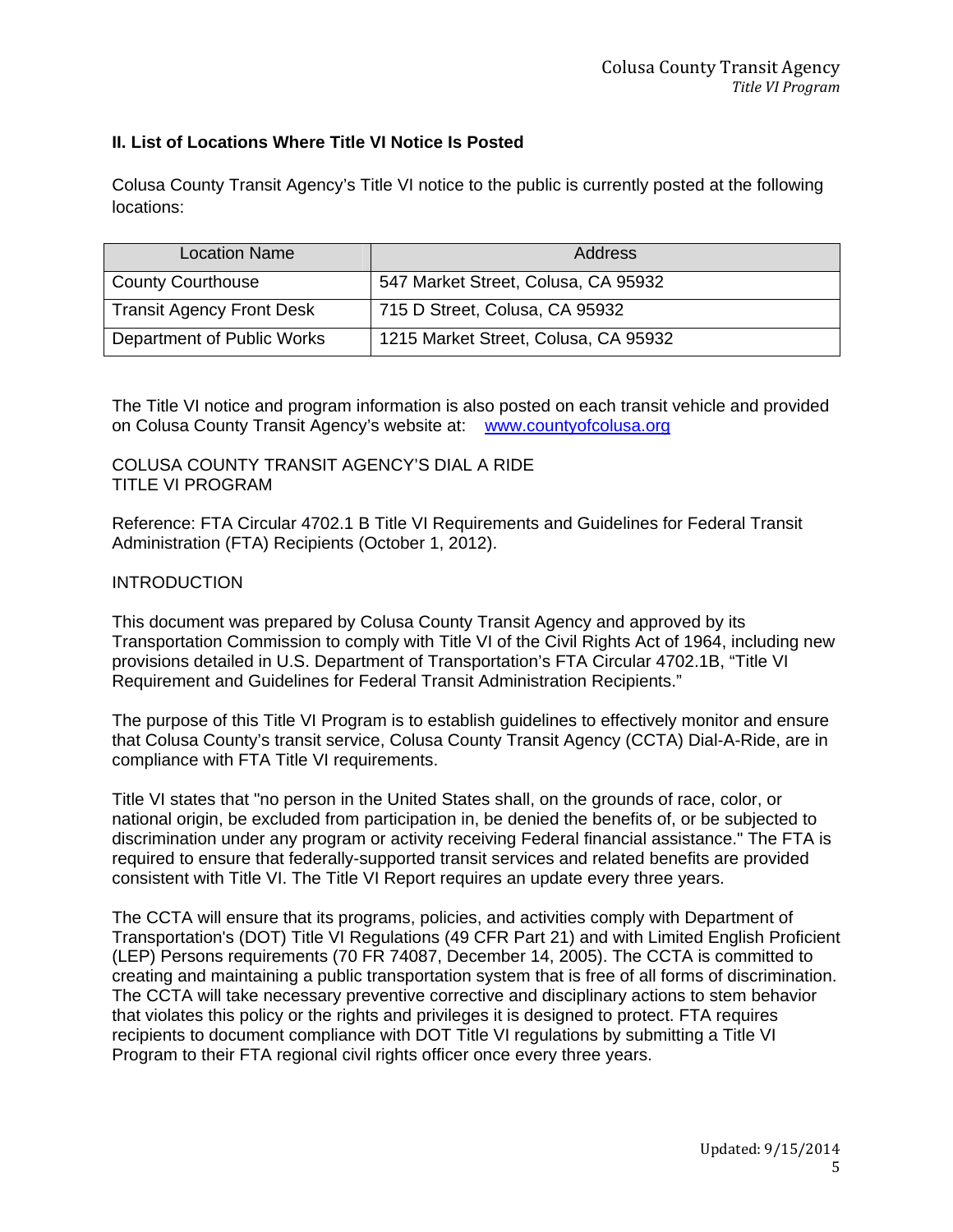### **III. Title VI Complaint Process (English/Spanish)**

The following items outline the Colusa County Transit Agency's (CCTA) Title VI Complaint Procedures

*Submission of Complaint:* If a customer believes he/she has received discriminatory treatment by the CCTA on the basis of race, color or national origin, the customer will have the right to file a complaint with the Transit Title VI Compliance Coordinator. The complaint must be filed no later than sixty (60) calendar days of the alleged discriminatory incident. Title VI complaint procedures are both in English and Spanish.

**Investigation of Complaints:** Upon receipt of the complaint, the Compliance Coordinator will begin an investigation. The investigation may include discussion(s) of the complaint with all affected parties to determine the problem. Based upon the information received, the Compliance Coordinator will prepare an investigation report. The complainant will receive a letter from the Compliance Coordinator stating the final decision within forty-five (45) calendar days of receipt of the complaint. If more time is needed to review the complaint, the Compliance Coordinator will notify the complainant of the estimated time-frame for completing the review. Upon completion of the review, the Compliance Coordinator shall make a recommendation regarding the merit of the complaint, whether remedial actions are available to provide redress, and whether improvements to the CCTA's Title VI process are needed.

*Request for Reconsideration:* The complainant shall be notified of his/her right to appeal the decision. If the complainant disagrees with the Compliance Coordinator's finding, the complainant may request reconsideration by submitting a written request to the Compliance Coordinator within ten (10) calendar days after receipt of the Compliance Coordinator's response. The complainant shall provide a detailed description of items not fully understood. The Compliance Coordinator will notify the complainant of his/her decision either to accept or reject the request for reconsideration within ten (10) calendar days. If the Compliance Coordinator agrees to reconsider the matter, the complaint shall be re-evaluated in accordance with the "Investigation of Complaints" procedures described above.

*Appeal Process:* If the request for reconsideration is denied, the complainant may appeal the Compliance Coordinator's response to the complaint by submitting a written request to the Compliance Coordinator. The appeal request will be forwarded to the CCTA attorney for final determination.

*Submission of Complaint to the Department of Transportation:* If the complainant is dissatisfied with the CCTA's resolution of the complaint, he or she may submit a complaint to the Department of Transportation for investigation. In accordance with Chapter 9, Complaints, of FTA Circular 4702.18, such a complaint must be filed within 180 calendar days after the date of the alleged discrimination. Chapter 9 of FTA Circular 4702.18, which outlines the complaint process to the Department of Transportation, may be obtained by requesting a copy from the CCTA's Compliance Coordinator at (530) 458-0287.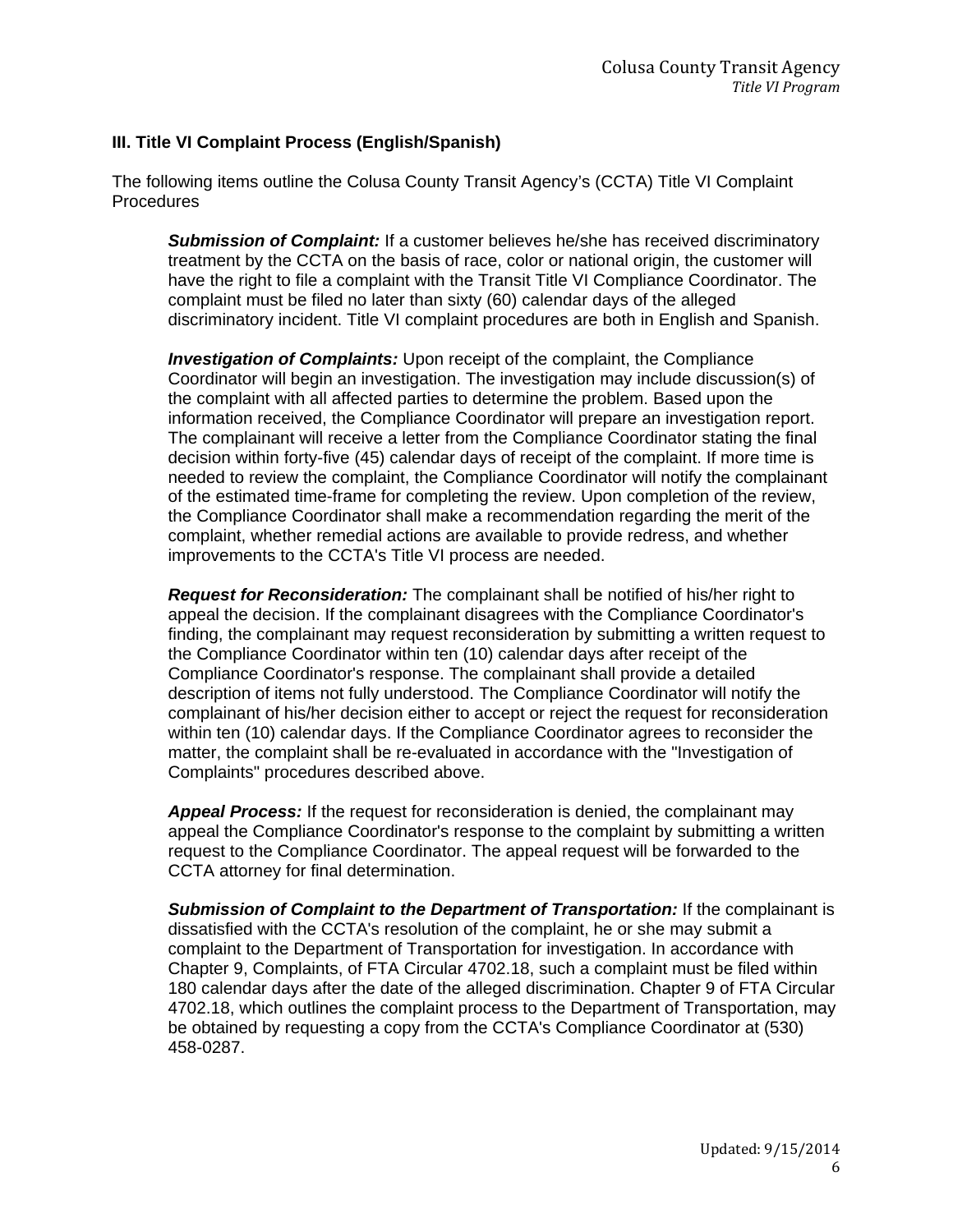#### **Proceso de Quejas del Título VI**

Los siguientes artículos describen Procedimientos de Quejas del Título VI de la Agencia de Tránsito del Condado de Colusa (CCTA)

*Presentación de la queja:* Si un cliente cree que él / ella ha recibido un trato discriminatorio por parte de la CCTA, sobre la base de raza, color u origen nacional, el cliente tendrá derecho a presentar una queja ante el Coordinador de Tránsito Título VI Cumplimiento. La queja debe ser presentada a más tardar sesenta (60) días calendario del incidente discriminatorio alegado. Procedimientos de queja del Título VI son en Inglés y Español.

*Investigación de Quejas:* Tras la recepción de la queja, el Coordinador de Cumplimiento iniciará una investigación. La investigación puede incluir la discusión (s) de la queja con todas las partes afectadas para determinar el problema. En base a la información recibida, el Coordinador del Cumplimiento elaborará un informe de investigación. El demandante recibirá una carta del Coordinador de Conformidad indicando la decisión final dentro de los cuarenta y cinco (45) días calendario siguientes a la recepción de la queja. Si se necesita más tiempo para examinar la queja, el Coordinador de Cumplimiento notificará al denunciante el plazo estimado para completar la revisión. Al término de la revisión, el Coordinador de Cumplimiento hacer una recomendación sobre el mérito de la queja, si las acciones correctivas se encuentran disponibles para proporcionar una reparación, y si es necesario hacer mejoras en proceso el título VI de la CCTA.

*Solicitud de Reconsideración:* El denunciante será notificado de su derecho de apelar la decisión. Si el demandante no está de acuerdo con la conclusión del coordinador de la conformidad, el demandante puede solicitar la reconsideración mediante la presentación de una solicitud por escrito al Coordinador de Cumplimiento dentro de los diez (10) días calendario siguientes a la recepción de la respuesta del coordinador de la conformidad. El demandante deberá presentar una descripción detallada de los artículos no se entiende. El Coordinador de Cumplimiento notificará al denunciante de su decisión de aceptar o rechazar la solicitud de reconsideración dentro de los diez (10) días calendario. Si el coordinador de la conformidad de acuerdo a reconsiderar el asunto, la denuncia deberá ser reevaluada de acuerdo con la "investigación de las denuncias" procedimientos descritos anteriormente.

*Proceso de Apelación:* Si se rechaza la solicitud de reconsideración, el demandante puede apelar la respuesta del coordinador de la conformidad con la denuncia mediante la presentación de una solicitud por escrito al Coordinador de Cumplimiento. La solicitud de apelación será enviada a la Fiscalía CCTA para la determinación final.

*Presentación de Queja al Departamento de Transporte:* Si el demandante no está satisfecho con la resolución de la CCTA de la queja, él o ella puede presentar una queja ante el Departamento de Transporte para su investigación. De acuerdo con el Capítulo 9, las reclamaciones, los FTA Circular 4702.18, tal queja se debe presentar dentro de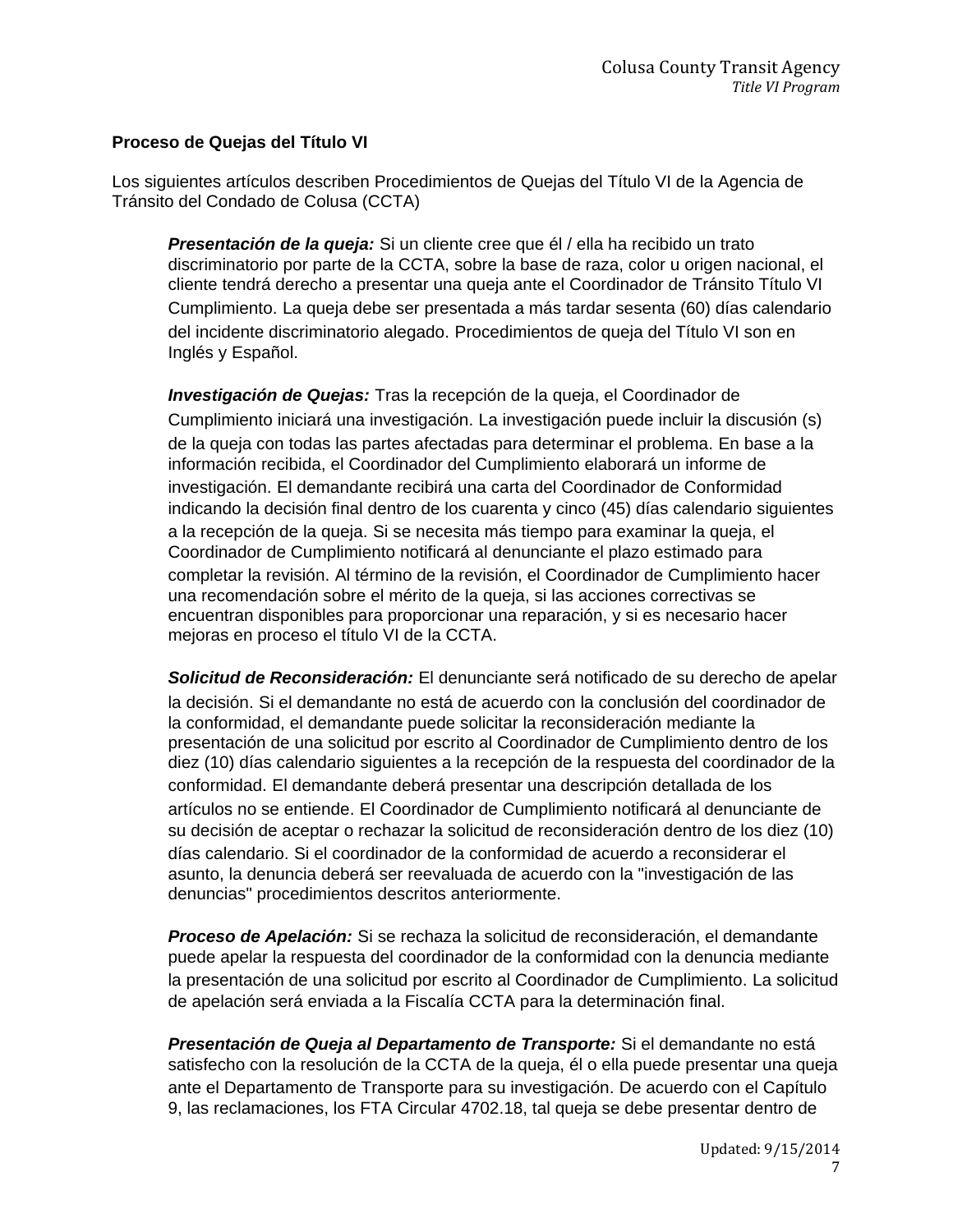los 180 días naturales siguientes a la fecha de la supuesta discriminación. Capítulo 9 del FTA Circular 4,702.18, que describe el proceso de la queja ante el Departamento de Transporte, se puede obtener mediante la solicitud de una copia del Coordinador de Cumplimiento de la CCTA, al (530) 458-0287.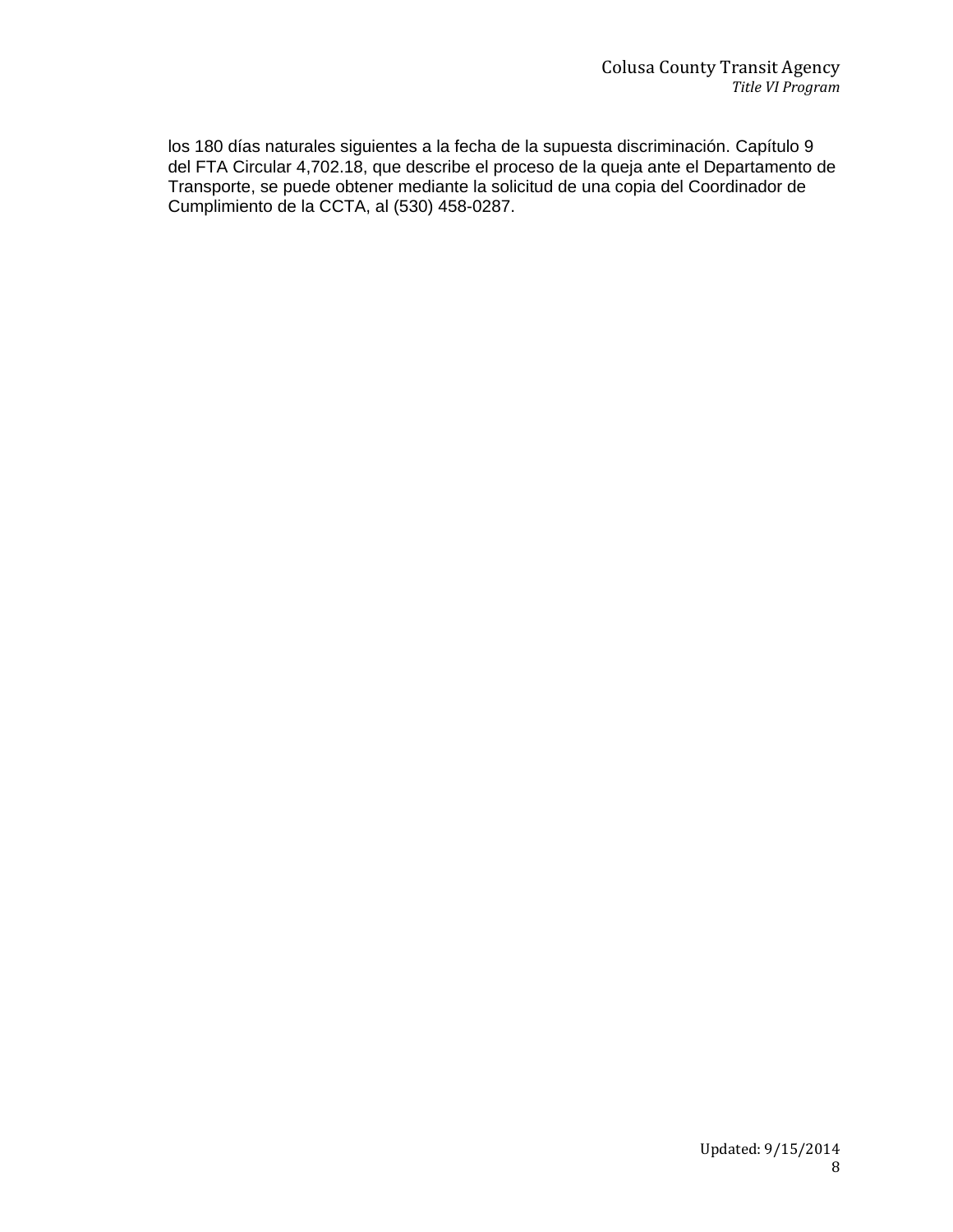# **IV. Colusa County Transit Agency Title VI Complaint Form**

| Section I: Please write legibly                                                                                                                                                                                                                                                                                                                                                 |                               |  |                                  |           |  |  |
|---------------------------------------------------------------------------------------------------------------------------------------------------------------------------------------------------------------------------------------------------------------------------------------------------------------------------------------------------------------------------------|-------------------------------|--|----------------------------------|-----------|--|--|
| 1.Name:                                                                                                                                                                                                                                                                                                                                                                         |                               |  |                                  |           |  |  |
| 2. Address:                                                                                                                                                                                                                                                                                                                                                                     |                               |  |                                  |           |  |  |
| 3. Telephone:                                                                                                                                                                                                                                                                                                                                                                   |                               |  | 3.a. Secondary Phone (Optional): |           |  |  |
| 4. Email Address:                                                                                                                                                                                                                                                                                                                                                               |                               |  |                                  |           |  |  |
| 5. Accessible Format<br>Requirements?                                                                                                                                                                                                                                                                                                                                           | [ ]Large Print<br><b>ITDD</b> |  | [ ]Audio Tape<br><b>]Other</b>   |           |  |  |
| <b>Section II:</b>                                                                                                                                                                                                                                                                                                                                                              |                               |  |                                  |           |  |  |
| 6. Are your filing this complaint on your own behalf?                                                                                                                                                                                                                                                                                                                           |                               |  | YES*                             | <b>NO</b> |  |  |
| *If you answered "yes" to #6, go to Section III.                                                                                                                                                                                                                                                                                                                                |                               |  |                                  |           |  |  |
| 7. If you answered "no" to #6, what is the name of the person for whom you are filing this<br>complaint? Name:                                                                                                                                                                                                                                                                  |                               |  |                                  |           |  |  |
| 8. What is your relationship with this individual:                                                                                                                                                                                                                                                                                                                              |                               |  |                                  |           |  |  |
| 9. Please explain why you have filed for a third party:                                                                                                                                                                                                                                                                                                                         |                               |  |                                  |           |  |  |
| 10. Please confirm that you have obtained permission<br><b>YES</b><br><b>NO</b><br>of the aggrieved party to file on their behalf.                                                                                                                                                                                                                                              |                               |  |                                  |           |  |  |
| <b>Section III:</b>                                                                                                                                                                                                                                                                                                                                                             |                               |  |                                  |           |  |  |
| 11. I believe the discrimination I experienced was based on (check all that apply):                                                                                                                                                                                                                                                                                             |                               |  |                                  |           |  |  |
| Color<br><b>National Origin</b><br>Race                                                                                                                                                                                                                                                                                                                                         |                               |  |                                  |           |  |  |
| 12. Date of alleged discrimination: (mm/dd/yyyyy)                                                                                                                                                                                                                                                                                                                               |                               |  |                                  |           |  |  |
| 13. Explain as clearly as possible what happened and why you believe you were discriminated<br>against. Describe all persons who were involved. Include the name and contact information of the<br>person(s) who discriminated against you (if known), as well as names and contact information of<br>any witnesses. If more space is needed, please use the back of this form. |                               |  |                                  |           |  |  |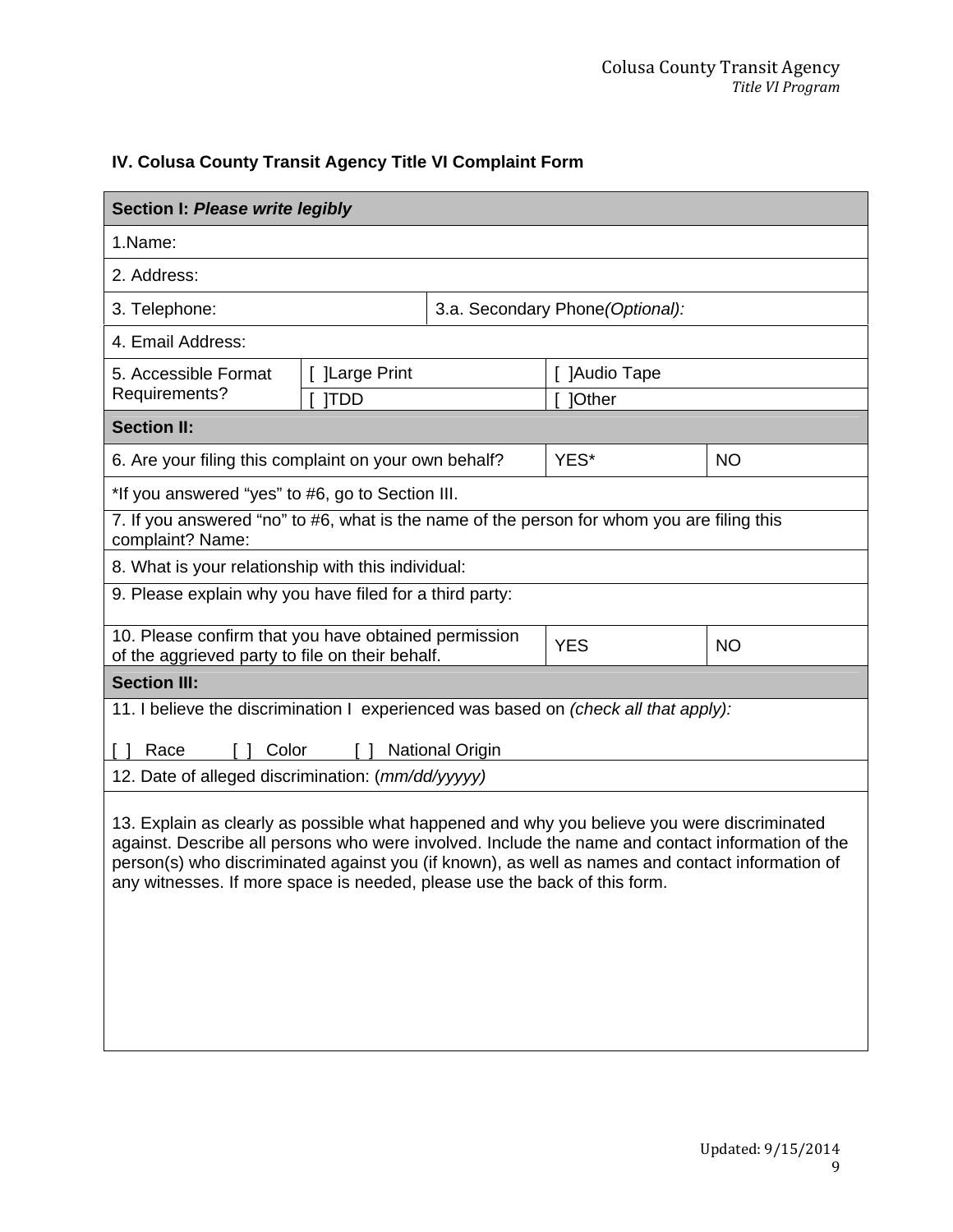## **Colusa County Transit Agency Title VI Complaint Form, Page 2**

| <b>Section IV:</b>                                                                                                                 |            |           |
|------------------------------------------------------------------------------------------------------------------------------------|------------|-----------|
| 14. Have you previously filed a Title VI complaint<br>with Colusa County Transit Agency?                                           | <b>YES</b> | <b>NO</b> |
| <b>Section V:</b>                                                                                                                  |            |           |
| 15. Have you filed this complaint with any other Federal, State, or local agency, or with any<br>Federal or State court?           |            |           |
| $[$ ] YES* $[$ ] NO                                                                                                                |            |           |
| If yes, check all that apply:                                                                                                      |            |           |
|                                                                                                                                    |            |           |
|                                                                                                                                    |            |           |
|                                                                                                                                    |            |           |
|                                                                                                                                    |            |           |
| 16. If you answered "yes" to #15, provide information about a contact person at the<br>agency/court where the complaint was filed. |            |           |
| Name:                                                                                                                              |            |           |
| Title:                                                                                                                             |            |           |
| Agency:                                                                                                                            |            |           |
| Address:                                                                                                                           |            |           |
| Telephone:                                                                                                                         | Email:     |           |
| <b>Section VI:</b>                                                                                                                 |            |           |
| Name of Transit Agency complaint is against:                                                                                       |            |           |
| <b>Contact Person:</b>                                                                                                             |            |           |
| Telephone:                                                                                                                         |            |           |

You may attach any written materials or other information that you think is relevant to your complaint.

Signature and date are required below to complete form:

Signature\_\_\_\_\_\_\_\_\_\_\_\_\_\_\_\_\_\_\_\_\_\_\_\_\_\_\_\_\_\_\_\_\_\_\_\_\_ Date\_\_\_\_\_\_\_\_\_\_\_\_\_\_\_\_

Please submit this form in person or mail this form to the address below:

Kent Boes, Title VI Compliance Coordinator 715 D Street Colusa, CA 95932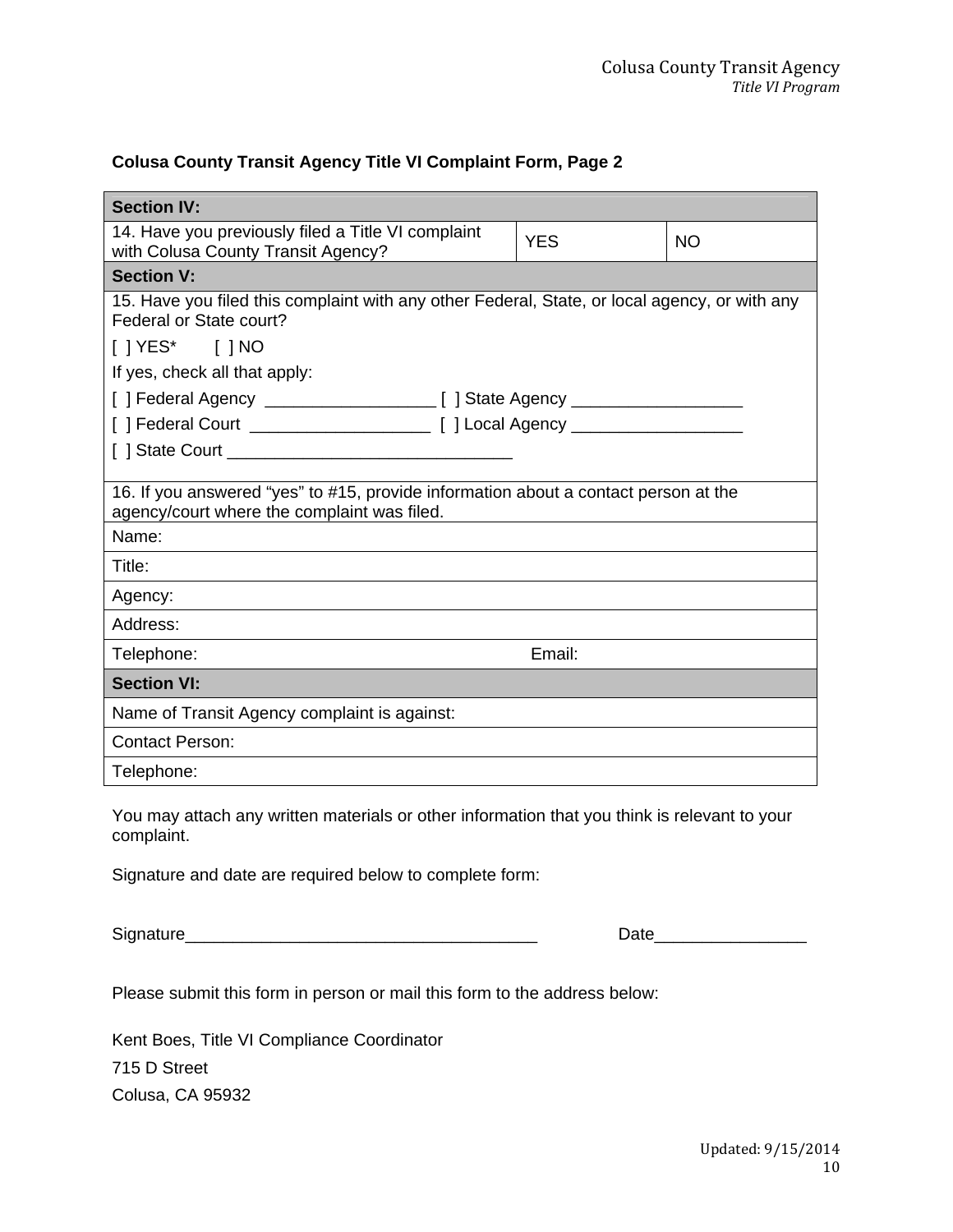# **Colusa County Transit Agency Title VI Complaint Form (Spanish)**

| Sección I: Por favor, escriba de manera legible                                                                                                                                                                                                                                                                                                                                                             |                                                          |  |                                      |           |  |  |
|-------------------------------------------------------------------------------------------------------------------------------------------------------------------------------------------------------------------------------------------------------------------------------------------------------------------------------------------------------------------------------------------------------------|----------------------------------------------------------|--|--------------------------------------|-----------|--|--|
| 1.Nombre:                                                                                                                                                                                                                                                                                                                                                                                                   |                                                          |  |                                      |           |  |  |
| 2. Dirección:                                                                                                                                                                                                                                                                                                                                                                                               |                                                          |  |                                      |           |  |  |
| 3. Teléfono:                                                                                                                                                                                                                                                                                                                                                                                                |                                                          |  | 3.a. Teléfono secundario (Opcional): |           |  |  |
| 4. Dirección de correo electrónico:                                                                                                                                                                                                                                                                                                                                                                         |                                                          |  |                                      |           |  |  |
|                                                                                                                                                                                                                                                                                                                                                                                                             | [ ]Letra Grande                                          |  | [ ]Cinta de Audio                    |           |  |  |
| 5. ¿Requisitos en<br>formato accesible?                                                                                                                                                                                                                                                                                                                                                                     | [ ] Dispositivos de<br>Telecomunicaciones para<br>Sordos |  | $\lceil$   Otro                      |           |  |  |
| <b>Seccion II:</b>                                                                                                                                                                                                                                                                                                                                                                                          |                                                          |  |                                      |           |  |  |
| 6. ¿Estás presentando esta queja en su propio<br>nombre?                                                                                                                                                                                                                                                                                                                                                    |                                                          |  | SÍ*                                  | <b>NO</b> |  |  |
| * Si usted contestó "sí" a #6, vaya a la sección III                                                                                                                                                                                                                                                                                                                                                        |                                                          |  |                                      |           |  |  |
| 7. Si su respuesta es "no" a la #6, ¿cuál es el nombre de la persona para la cual usted está<br>presentando esta queja? Nombre:                                                                                                                                                                                                                                                                             |                                                          |  |                                      |           |  |  |
| 8. Cuál es su relación con esta persona:                                                                                                                                                                                                                                                                                                                                                                    |                                                          |  |                                      |           |  |  |
| 9. Por favor, explique por qué usted ha presentado para una esta persona:                                                                                                                                                                                                                                                                                                                                   |                                                          |  |                                      |           |  |  |
| 10. Por favor, confirme que ha obtenido el permiso de<br>SÍ<br><b>NO</b><br>la parte agraviada para presentar en su nombre.                                                                                                                                                                                                                                                                                 |                                                          |  |                                      |           |  |  |
| <b>Seccion III:</b>                                                                                                                                                                                                                                                                                                                                                                                         |                                                          |  |                                      |           |  |  |
| 11. Creo que la discriminación que experimenté fue basada en (marque todo lo que<br>corresponda):                                                                                                                                                                                                                                                                                                           |                                                          |  |                                      |           |  |  |
| Nacionalidad<br>Color<br>Raza<br>12. Fecha de la supuesta discriminación: (mm/dd/aaaa):                                                                                                                                                                                                                                                                                                                     |                                                          |  |                                      |           |  |  |
| 13. Explique lo más claramente posible lo que pasó y por qué cree que fue discriminado.<br>Describir todas las personas que estuvieron involucradas. Incluya el nombre y la información de<br>contacto de la persona(s) que lo discriminó (si se conoce), así como los nombres y la información<br>de los testigos en contacto. Si se necesita más espacio, por favor use el reverso de este<br>formulario. |                                                          |  |                                      |           |  |  |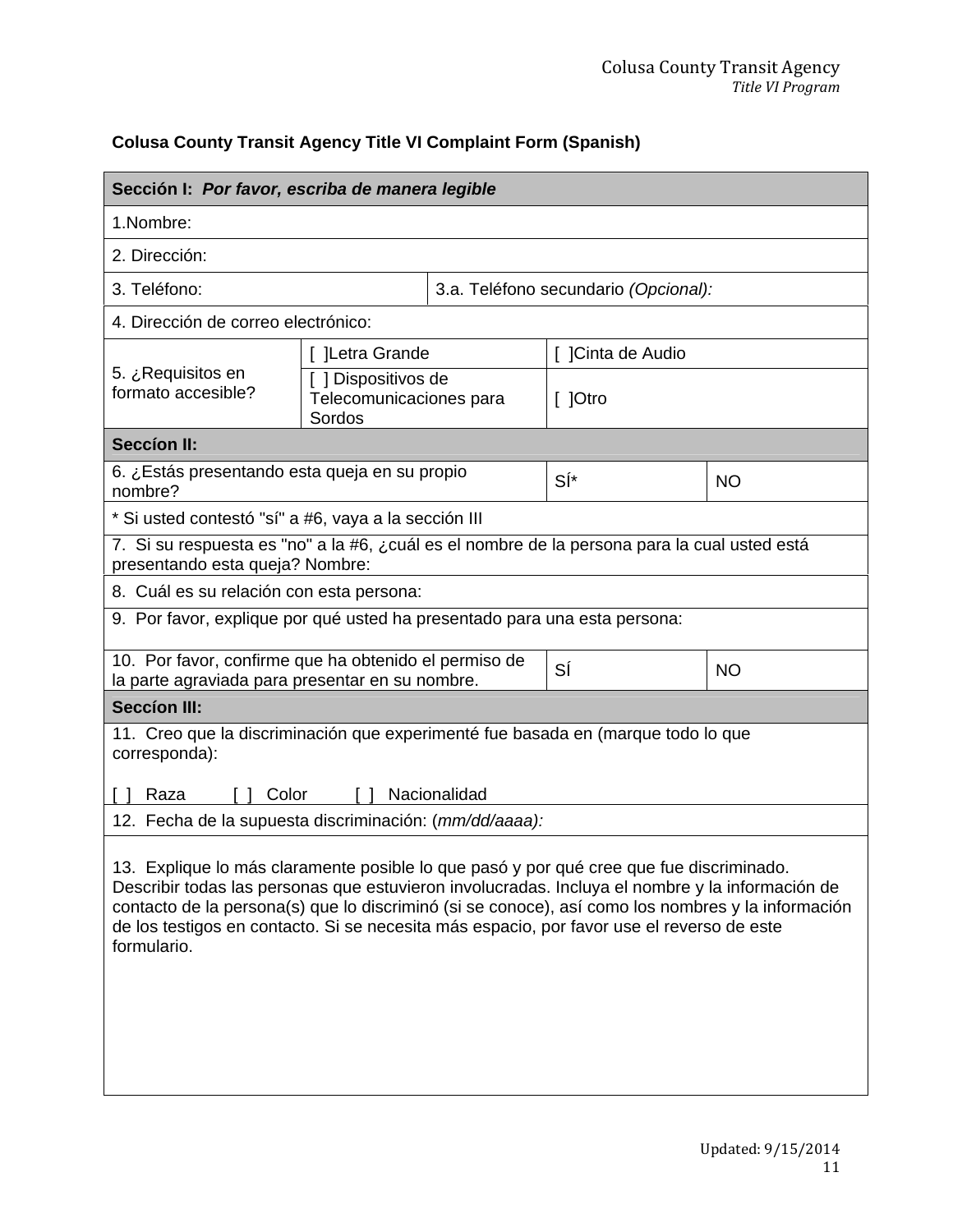## **Colusa County Transit Agency Title VI Complaint Form (Spanish), Page 2**

| <b>Seccíon IV:</b>                                                                                                                                                 |    |           |  |  |  |
|--------------------------------------------------------------------------------------------------------------------------------------------------------------------|----|-----------|--|--|--|
| 14. ¿Ha presentado anteriormente una queja del<br>Título VI con Colusa County Transit Agency?                                                                      | SÍ | <b>NO</b> |  |  |  |
| <b>Seccíon V:</b>                                                                                                                                                  |    |           |  |  |  |
| 15. ¿Ha presentado esta queja con cualquier otro federal, estatal o local, o ante cualquier<br>tribunal federal o estatal?                                         |    |           |  |  |  |
| $\left[\begin{array}{cc}  S ^{*} \\  P ^{*} \end{array}\right]$ $\left[\begin{array}{cc}  NO  \\  P ^{*} \end{array}\right]$                                       |    |           |  |  |  |
| En caso afirmativo, marque todas las que correspondan :                                                                                                            |    |           |  |  |  |
|                                                                                                                                                                    |    |           |  |  |  |
|                                                                                                                                                                    |    |           |  |  |  |
|                                                                                                                                                                    |    |           |  |  |  |
| 16. Si usted contestó "sí" a la #15, proporcionar información acerca de una persona de<br>contacto en la agencia / tribunal donde se presentó la queja.<br>Nombre: |    |           |  |  |  |
| Título:                                                                                                                                                            |    |           |  |  |  |
| Agencia:                                                                                                                                                           |    |           |  |  |  |
| Direccion:                                                                                                                                                         |    |           |  |  |  |
| Teléfono:<br>Direccion de correo electrónico:                                                                                                                      |    |           |  |  |  |
| <b>Seccíon VI:</b>                                                                                                                                                 |    |           |  |  |  |
| Nombre de la queja es contra la Agencia de Tránsito:                                                                                                               |    |           |  |  |  |
| Persona de contacto:                                                                                                                                               |    |           |  |  |  |
| Teléfono:                                                                                                                                                          |    |           |  |  |  |

Puede adjuntar cualquier material escrito o cualquier otra información que usted considere relevante para su queja.

Firma y fecha están obligados a continuación para completar el formulario:

Firma\_\_\_\_\_\_\_\_\_\_\_\_\_\_\_\_\_\_\_\_\_\_\_\_\_\_\_\_\_\_\_\_\_\_\_\_\_ Fecha\_\_\_\_\_\_\_\_\_\_\_\_\_\_\_\_

Por favor envíe este formulario en persona o por correo este formulario a la siguiente dirección:

Kent Boes, Title VI Compliance Coordinator 715 D Street Colusa, CA 95932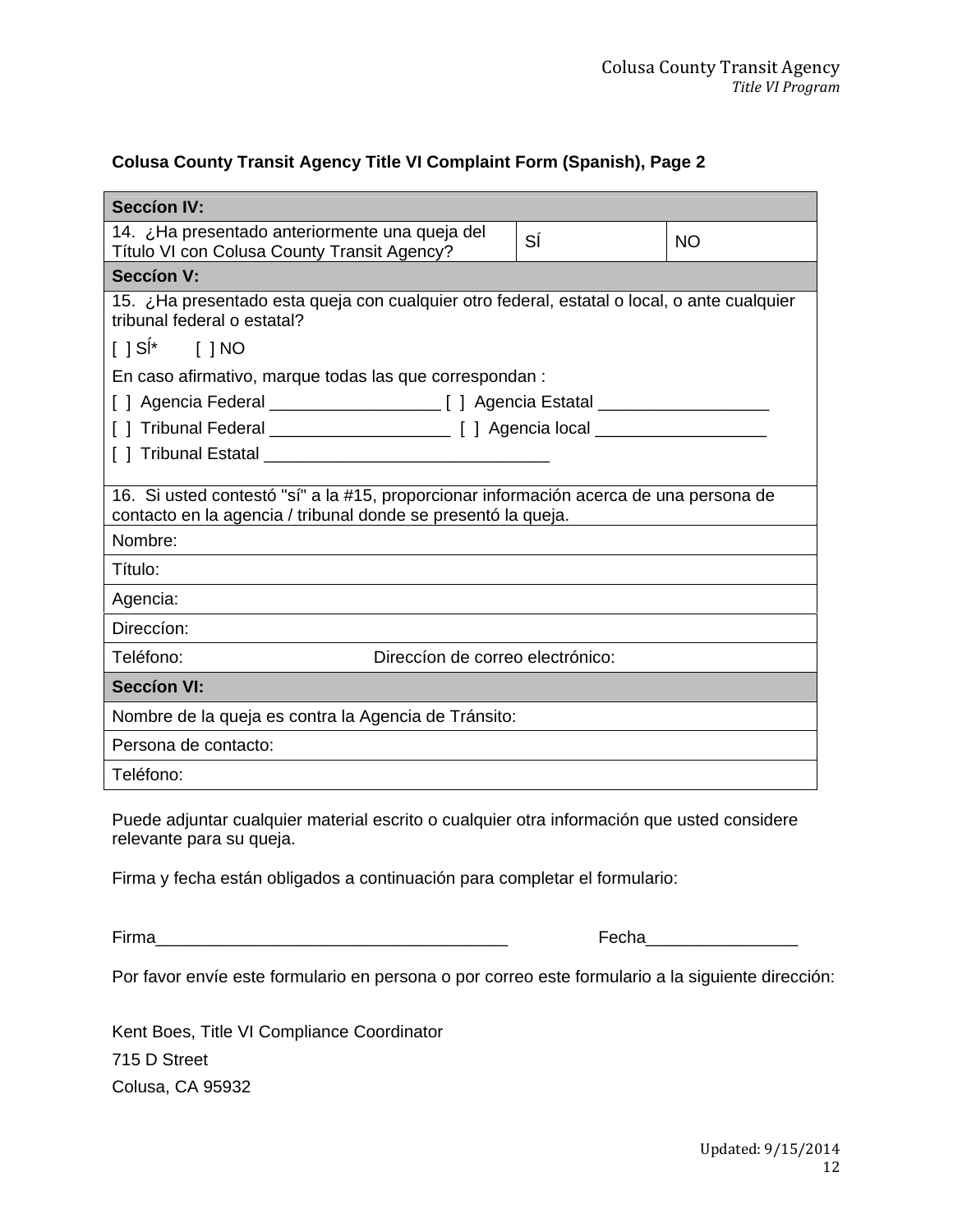| <b>Type of Process</b> | Date | Summary (including<br><b>Status</b><br>basis of complaint) |  | Action(s) Taken |
|------------------------|------|------------------------------------------------------------|--|-----------------|
| Investigations         |      |                                                            |  |                 |
| 1.                     |      |                                                            |  |                 |
| 2.                     |      |                                                            |  |                 |
| Lawsuits               |      |                                                            |  |                 |
| 1.                     |      |                                                            |  |                 |
| 2.                     |      |                                                            |  |                 |
| Complaints             |      |                                                            |  |                 |
| 1.                     |      |                                                            |  |                 |
| 2.                     |      |                                                            |  |                 |

## **V. List of Transit-Related Title VI Investigations, Complaints, and Lawsuits**

*Note: This table is empty as there is nothing to report at the present time.* 

#### **VI. Public Participation Plan**

**Public Outreach Activities:** Colusa County Transit provides literature in both English and Spanish on its revenue vehicles, as well as its offices. While all are not bilingual, operation and administration staff members are trained in everyday phrases that would apply to riding transit. Fully bilingual services are available if they are needed.

**Public Meetings:** Meetings of the Colusa County Transit Agency are held monthly and are open to the public. Colusa County Transit also participates in a Social Services Transportation Advisory Committee which is held annually to discuss any unmet needs regarding the transit system. The LEP community is encouraged to attend these meetings, and should translation services be needed, they are available.

*Participation in Community Activities:* Colusa County Transit coordinates with community agencies whenever feasible to promote its transit services. This includes community events and local news publications where promotional materials are distributed and where staff is available to interact with residents.

#### *Summary of Outreach Efforts:*

- Updates to the "Public Participation Plan" are made as needed through the annual Unmet Needs Advisory Committee meeting, in which members of the public and major stakeholders are invited to attend.
- Community Events Colusa County Transit participates in community or civic events, as appropriate, to raise awareness of its services.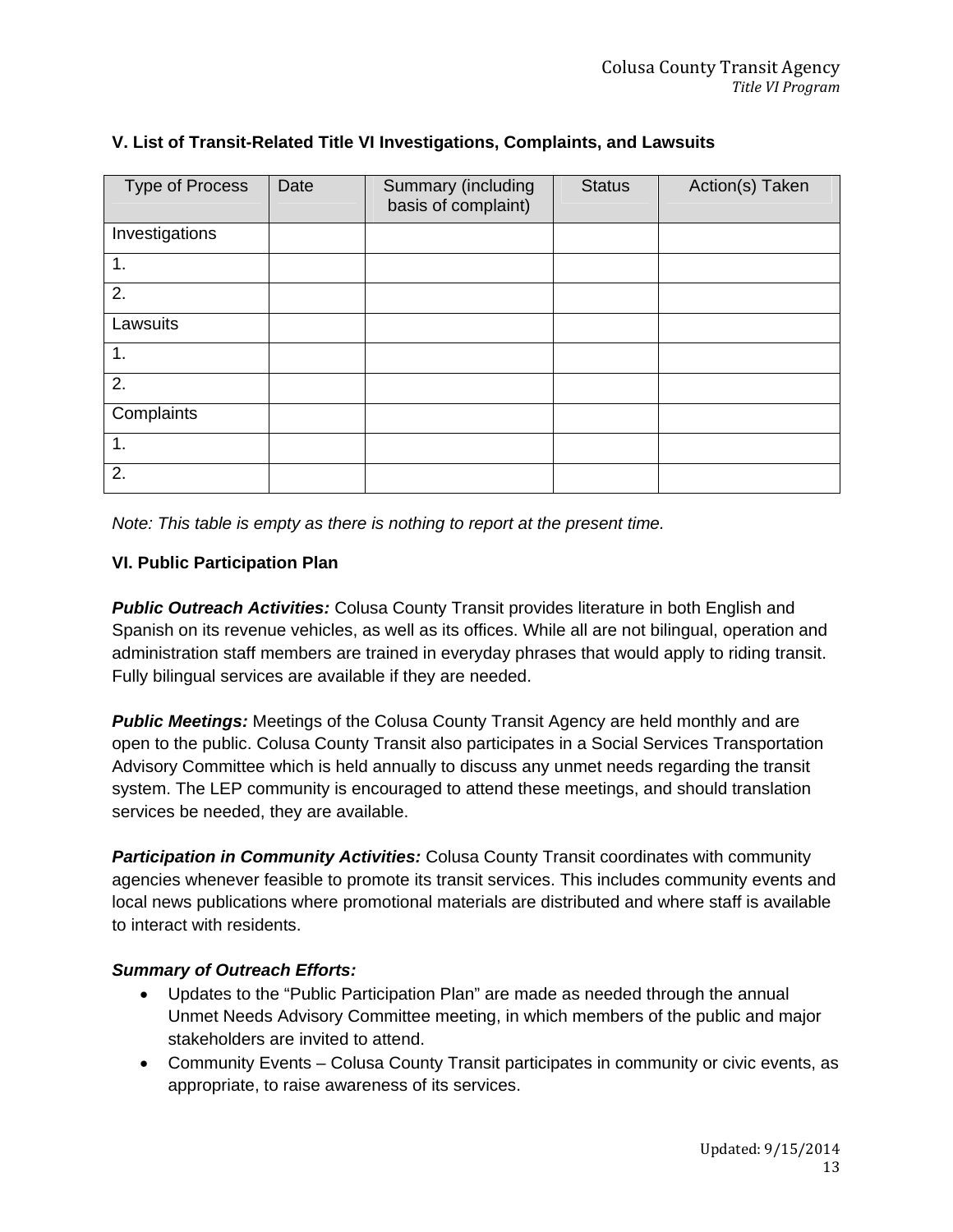Local News Publications – Colusa County Transit utilizes local news publications to distribute information and to promote its services.

## **VII. Limited English Proficiency (LEP) Plan**

*The CCTA Limited English Proficiency (LEP) Program is attached as appendix A.* 

### **VIII. Table Depicting the Membership of Non-Elected Committees and Councils**

| Committee / Body                              | African<br>American | Asian<br>American | Caucasian | Latino | <b>Native</b><br>American | Other |
|-----------------------------------------------|---------------------|-------------------|-----------|--------|---------------------------|-------|
| <b>Colusa County</b><br><b>Transit Agency</b> | $0\%$               | 0%                | 100%      | 0%     | $0\%$                     | 0%    |
|                                               |                     |                   |           |        |                           |       |

The Colusa County Transit Agency is the governing board of Colusa County Transit. It is comprised of six commissioners, three of which are appointed by the Colusa County Board of Supervisors and three of which come from the Colusa City Council and Williams City Council. On alternate years, one of the city councils appoints two commissioners, and the other appoints one. Its commissioners currently consist of:

Kimberly Vann, Chair (County Board of Supervisors) Thomas Reische, Vice Chair (Colusa City Council) Thomas Indrieri, Commissioner (County Board of Supervisors) Gary Evans, Commissioner (County Board of Supervisors) Angela Plachek-Fulcher, Commissioner (Williams City Council) Patricia Ash, Commissioner (Williams City Council)

## **IX. Title VI Equity Analysis**

*\*Note: No facilities have been constructed; therefore there is no Title VI Equity Analysis to report.* 

## **X. Board of Directors Approval of Colusa County Transit Agency's Title VI Program**

A minute order of the Colusa County Transportation Commission detailing the approval of this plan is attached as Appendix B.

## **XI. Title VI Program Requirements for Fixed Route Transit Providers**

*\*These requirements are not applicable to the Colusa County Transit.Agency as it operates demand-response services only.*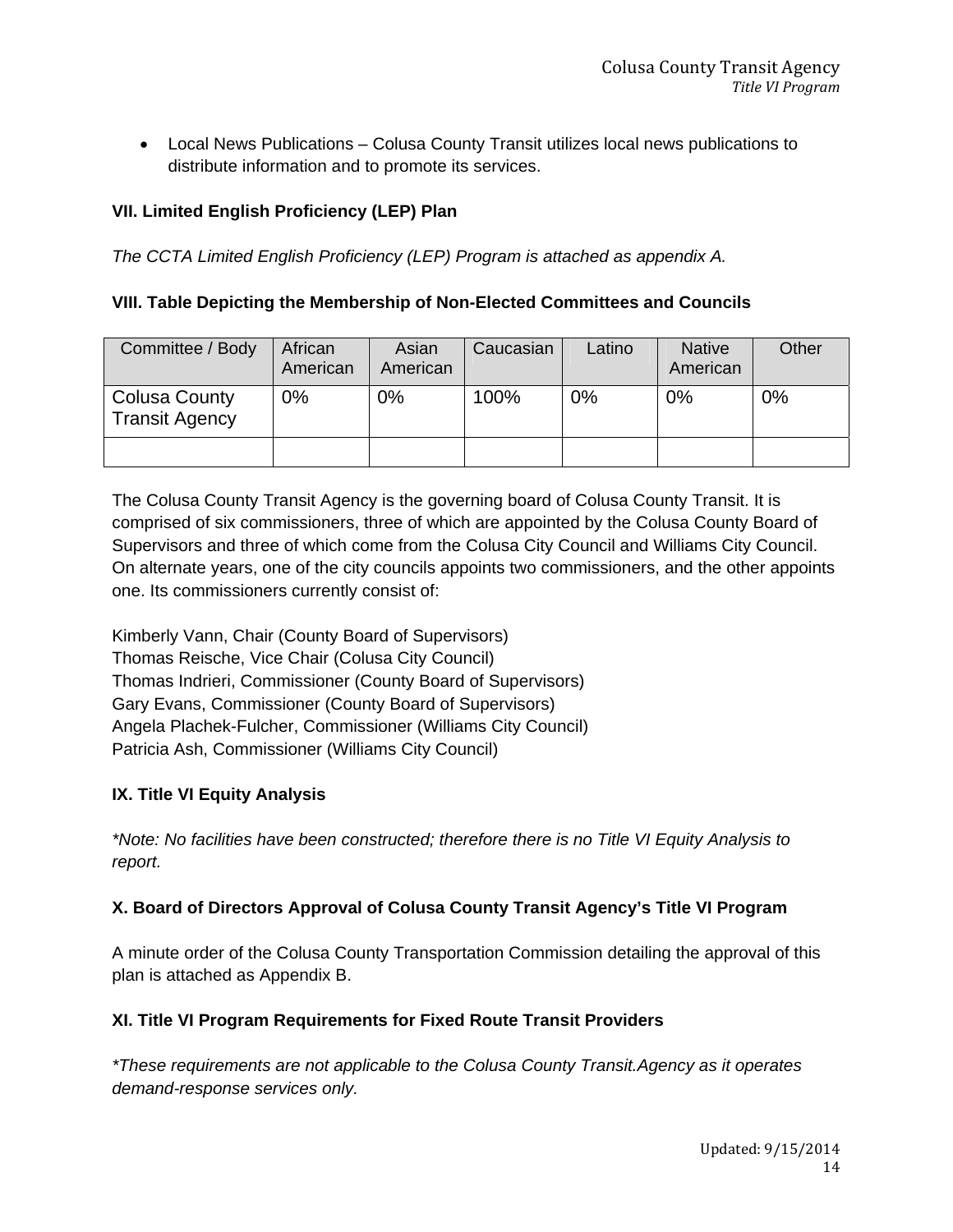#### **Colusa County Transit Agency** *Title VI Program*

**Appendix A**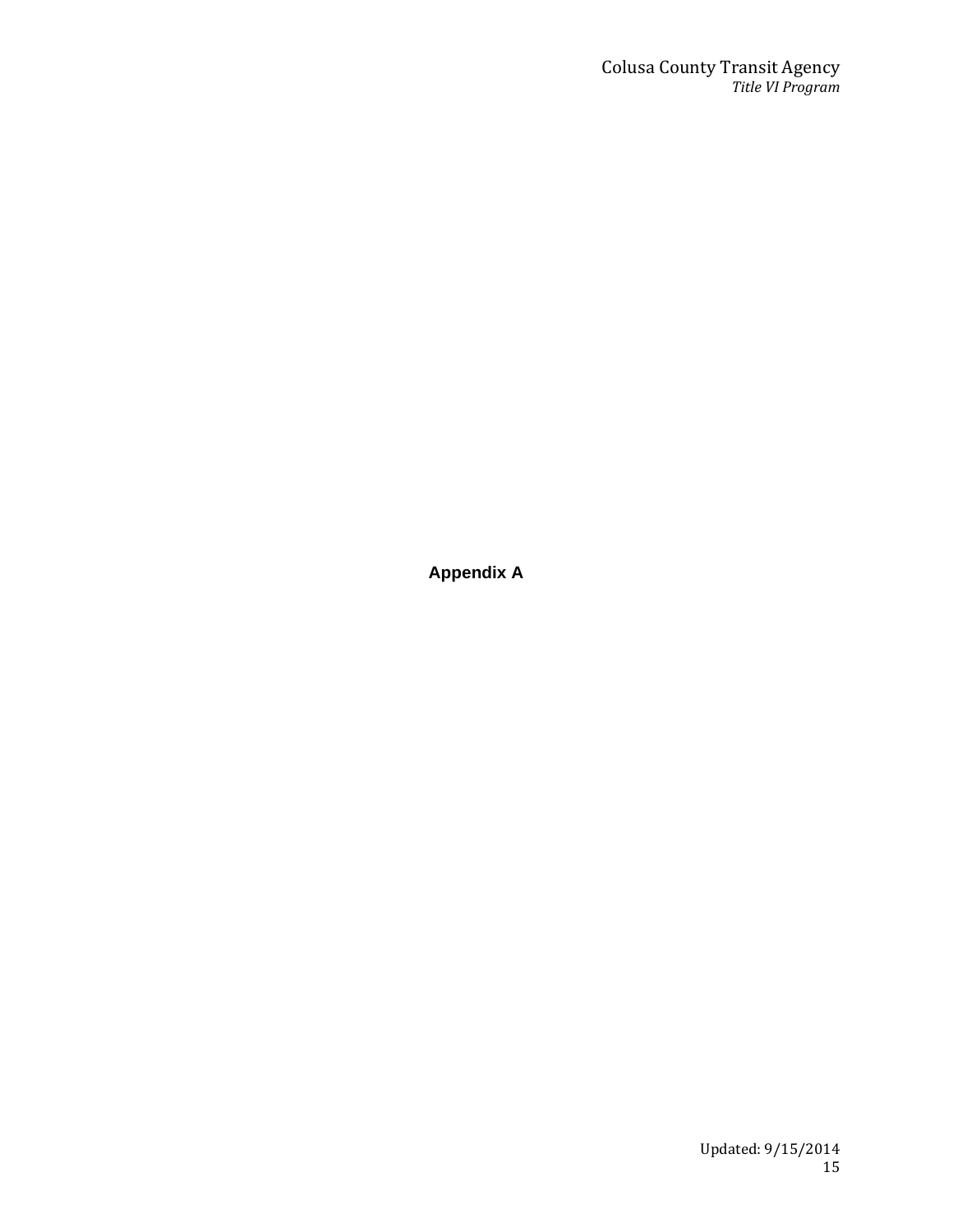## **Introduction**

This Limited English Proficiency (LEP) Plan was prepared to address Colusa County Transit Agency's (CCTA) responsibilities as a recipient of federal financial assistance as they relate to the needs of individuals with limited English language skills. The plan was prepared in accordance with Title VI of the Civil Rights Act of 1964, Federal Transit Administration Circular 4702.1A dated May 13, 2007, which state that no person shall be subjected to discrimination on the basis of race, color or national origin.

Executive Order 13166, titled Improving Access to Services for Persons with Limited English Proficiency, indicates that differing treatment based upon a person's inability to speak, read, write, or understand English is a type of national origin discrimination. It directs each federal agency to publish guidance for its respective recipients clarifying their obligation to ensure that such discrimination does not take place. This order applies to all state and local agencies which receive federal funds.

#### **Plan Summary**

CCTA is the owner and operator for Colusa County Transit (CCT) and developed this LEP Plan to help identify reasonable steps for providing language assistance to persons with limited English proficiency who wish to access services provided by CCT. As defined in Executive Order 13166, LEP persons are those who do not speak English as their primary language and have limited ability to read, speak, write or understand English.

This plan outlines how CCT may identify a person who may need language assistance, the ways in which assistance may be provided, staff training that may be required, and how to notify LEP persons that assistance is available.

In order to prepare this plan, CCT undertook the U.S. Department of Transportation (U.S. DOT) four-factor LEP analysis which considers the following factors:

- 1) The number or proportion of LEP persons in the service area who may be served, or are likely to encounter a CCT program, activity or service
- 2) The frequency with which LEP persons come in contact with CCT programs, activities or services.
- 3) The nature and importance of programs, activities or services provided by CCT to the LEP population.
- 4) The resources available to CCT and overall cost to provide LEP assistance. A summary of the results of the CCT four-factor analysis is in the following section.

The following provides background discussion for each of the four factors, the analysis conducted by CCT and the relevant outcomes of each factor determination.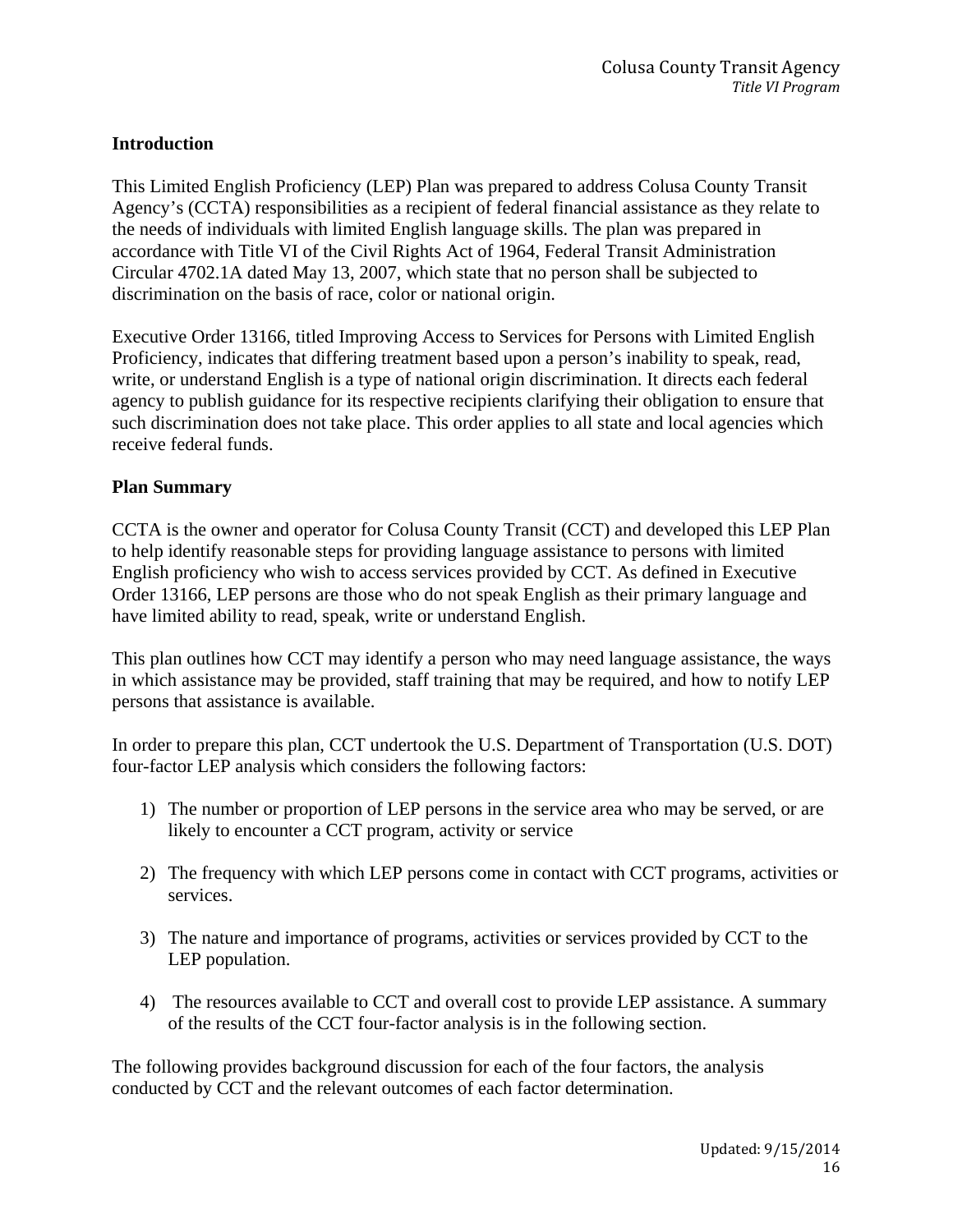1*. The number or proportion of LEP persons in the service area who may be served or are likely to encounter a CCT program, activity or service:* CCT staff reviewed the 2010 U.S. Census Report and determined that approximately 46.2% (9,007) of all persons in Colusa County older than 5 years of age speak a language other than English. Further, approximately 44.9% (8,744) speak Spanish or Spanish Creole, 0.4% (75) speak other Indo-European languages, 0.8% (163) speak Asian and Pacific Island languages and the balance of 0.1% (28) speak other languages.

2*. The frequency with which LEP persons come in contact with CCT programs, activities, or services:* CCT assessed the frequency with which staff and drivers have, or could have, contact with LEP persons. This includes documenting phone inquiries and surveying vehicle operators for requests for interpreters and translated documents. To date, the most frequent contact between LEP persons is with bus drivers and dispatching personnel, which occurs daily. Translated documents have included postings on the buses relating to fares and transit rules written in Spanish.

3*. The nature and importance of programs, activities or services provided by CCT to the LEP population.* The largest geographic concentration of LEP individuals in the CCT service area is Spanish. Two concentrated areas have been identified in Colusa County. The City of Colusa has 43% of residents older than age 5 who speak a language other than English, or speak English less than very well. The City of Williams has 63% of residents over 5 years of age who speak a language other than English, or speak English less than very well. Services provided by CCT that are most likely to encounter LEP individuals are the demand-response (Dial-A-Ride) system which serves primarily senior and disabled persons. The majority of the LEP passengers are seniors and/or disabled. CCT provides a vital service for these passengers, as for most of them, it is their only means of transportation. Additionally, for many of our LEP passengers in general, this is their only means of transportation.

4*. The resources available to CCT and overall costs to provide LEP assistance.* Document translation services are available through the Colusa County Behavioral Health Department. These services are provided at no cost. Driver training includes basic Spanish phrases as pertaining to the services that CCT provides. Translators working for the County are available for public meetings when needed. These services are also provided at no cost.

## **Limited English Proficiency (LEP) Plan Outline**

The following provides an outline summary of actions and tasks CCT uses to develop, maintain, and implement the CCT LEP Program.

## *Safe Harbor Provision*

CCTA will use the Department of Justice's Safe Harbor provisions for determining circumstances for "safe harbor" for translations of written materials for LEP populations. LEP populations that constitute 5% or 1,000 persons whichever is less of the total population of persons eligible to be serviced or likely to be affected or encountered, then such action will be considered strong evidence to warrant LEP specific translation services. Translation of non-vital documents, if needed will be provided orally. If there are fewer than 50 persons in the language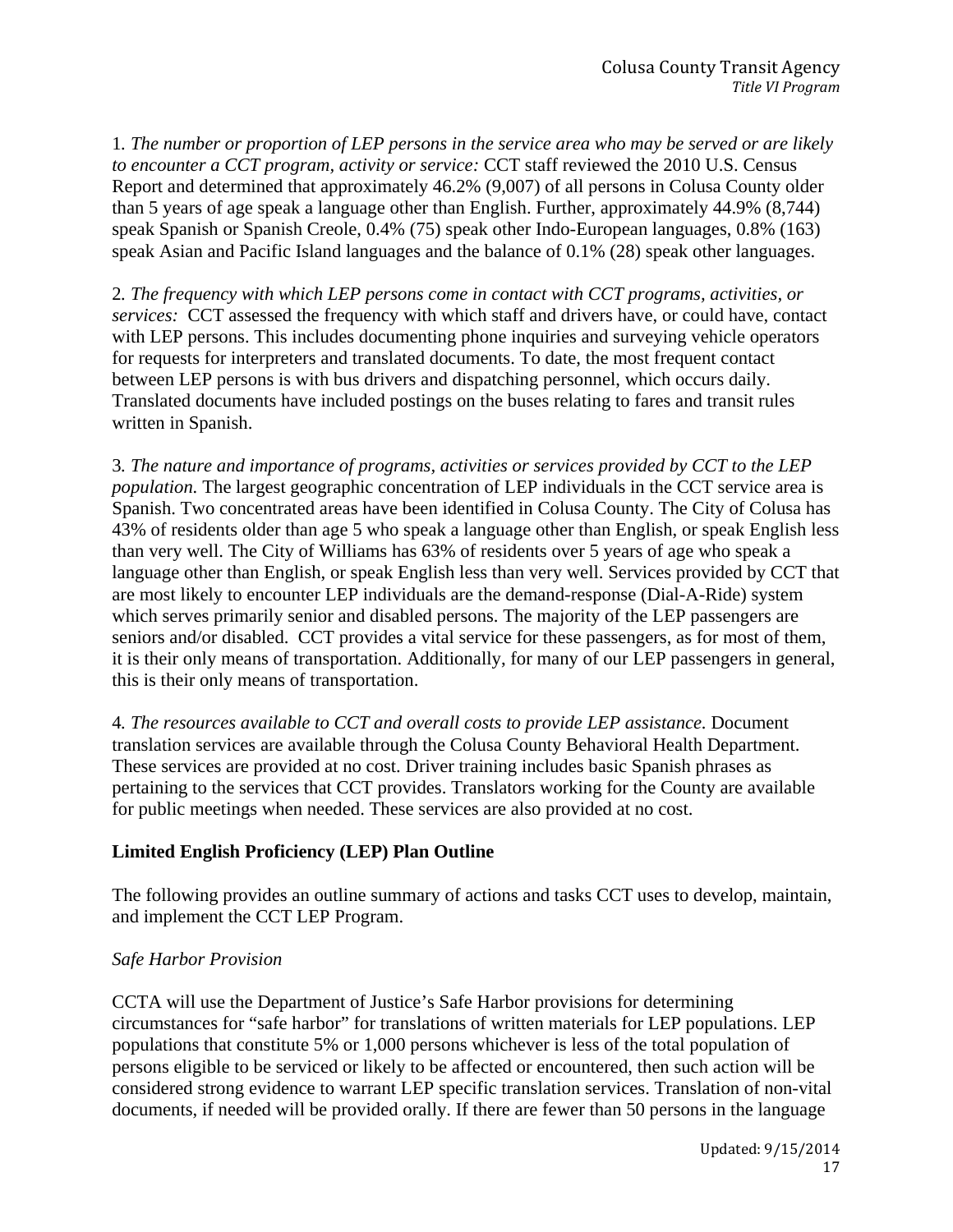group that does not reach the 5% trigger, CCTA will provide translation services as needed. Primary language notices will be available free of cost to LEP persons in the 5% or greater group.

Safe Harbor Provision, written translation applies to written documents. This provision does not affect the provision of meaningful access to LEP individuals through oral interpreters when language services are needed and are reasonable. If it is determined that the language group has other barriers to reading written interpreted documents, oral interpretation will be considered as an effective alternative in this instance.

#### *How CCT and staff may identify an LEP person who needs language assistance:*

- 1) Examine records to see if requests for language assistance have been received in the past, either at meetings or over the phone, to determine whether language assistance might be needed at future events or meetings.
- 2) Have a staff person greet participants as they arrive to CCT sponsored events. By informally engaging participants in conversation it is possible to gauge each attendee's ability to speak and understand English.
- 3) While not being required to be bilingual CCT staff, including drivers, will have training in developing alternative language skills to converse well enough about key matters with riders on all transit vehicles, as well as to assist vehicle operators in identifying specific language assistance needs of passengers. If such individuals are encountered, vehicle operators will be instructed to try to obtain contact information to give to CCT's management for follow-up.
- 4) Vehicle operators and other front-line staff, like dispatchers, dial-a-ride schedulers, and service development planners, will be surveyed on their experience concerning any contacts with LEP persons during the previous year.

#### *Language Assistance Measures:*

There are numerous language assistance measures available to LEP persons, including both oral and written language services. There are also various ways in which CCT staff respond to LEP persons, whether in person, by telephone or in writing.

- 1) CCT Hispanic Education and Outreach Programs will continue to provide vital information to LEP groups on CCT programs and services;
- 2) Network with local human service organizations that provide services to LEP individuals and seek opportunities to provide information on CCT programs and services;
- 3) Provide a bilingual Community Outreach Coordinator at community events, public hearings and Transit Agency meetings;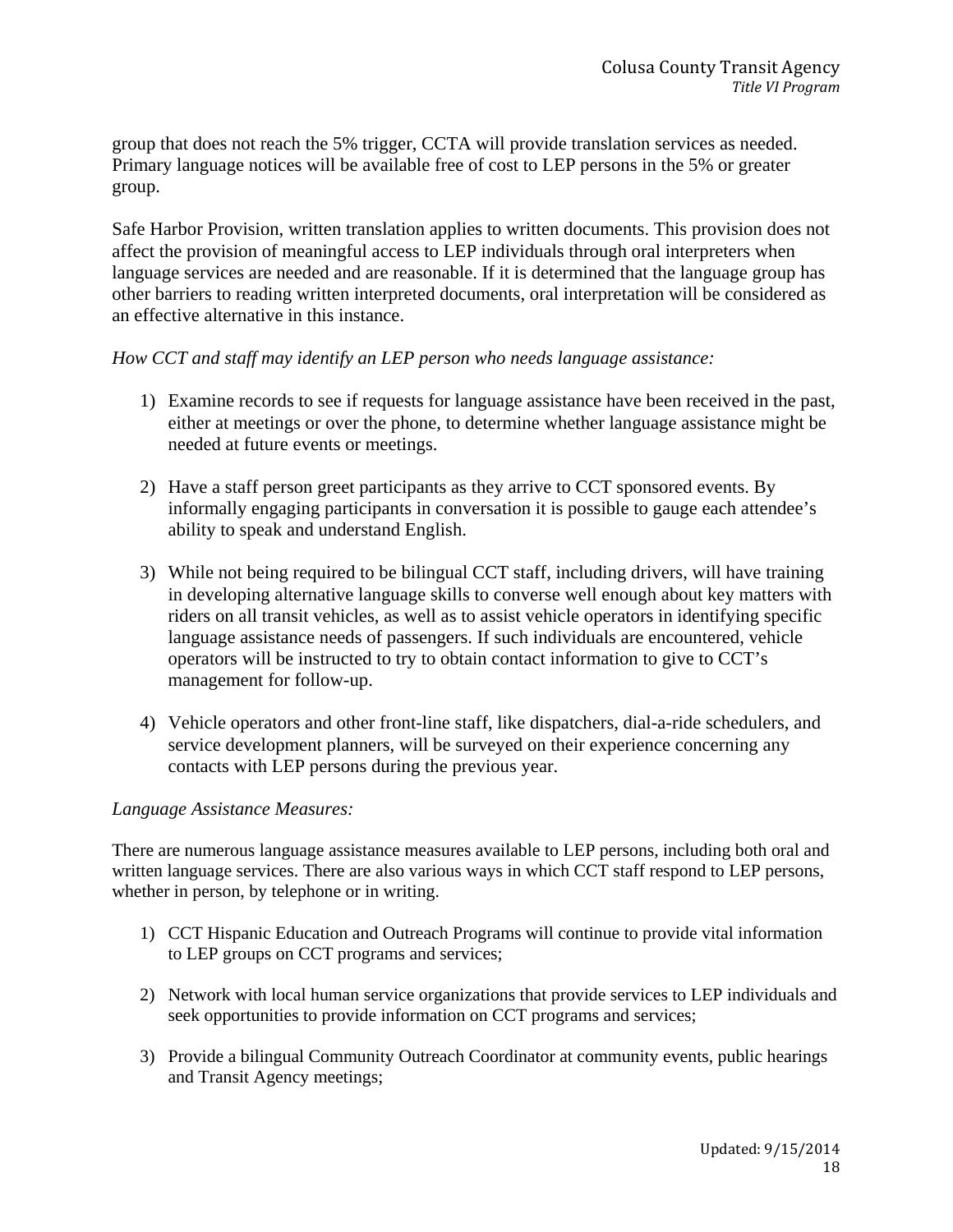- 4) Placement of statements in notices and publications that interpreter services are available for these meetings, with seven day advance notice;
- 5) Survey bus drivers and other front-line staff, like dispatchers, dial-a-ride schedulers, and service development planners, annually on their experience concerning any contacts with LEP persons during the previous year;
- 6) Post the CCT Title VI Policy and LEP Plan on the agency website, *[www.countyofcolusa.org;](http://www.countyofcolusa.org/)*
- 7) Provide group travel training to LEP persons with the assistance of bilingual staff;
- 8) Include language "Spanish a plus" on bus driver recruitment flyers and onboard recruitment posters;
- 9) When an interpreter is needed, for a language other than Spanish, in person or on the telephone, staff will attempt to access language assistance services from a professional translation service or qualified community volunteers. A list of volunteers will need to be developed.

#### *Staff Training*

The following training is provided to CCT staff:

- 1) Information on the CCT Title VI Procedures and LEP responsibilities;
- 2) Description of language assistance services offered to the public;
- 3) Use of Language Identification Flashcards;
- 4) Documentation of language assistance requests;
- 5) Use of language line service; and
- 6) How to handle a potential Title VI/LEP complaint.

#### *Outreach Techniques*

When staff prepares a document or schedules a meeting, for which the target audience is expected to include LEP individuals, then documents, meeting notices, flyers, and agendas will be printed in an alternative language based on the known LEP population. Interpreters will be available as needed.

Common outreach locations include the County Courthouse, Transit Agency front desk, and the Department of Public works, as well as the transit vehicles themselves. Outreach activities in these locations occur daily. In addition to these daily outreach locations, The Colusa County Transportation Commission (the governing board of the CCTA) holds monthly meetings in the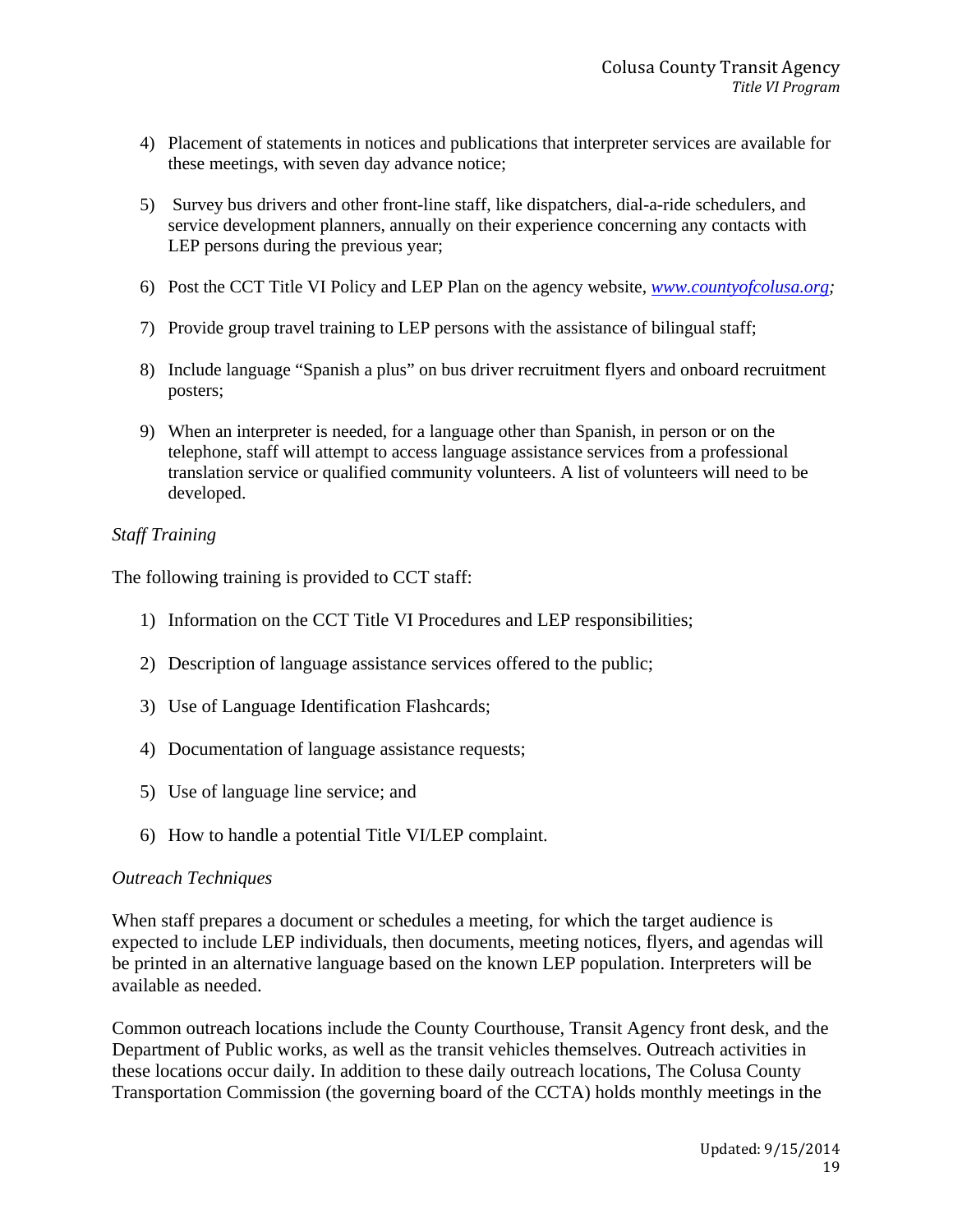County Supervisors' Chambers in the Colusa County Courthouse. The Unmet Needs Advisory Committee meets annually.

## *Monitoring and Updating the LEP Plan*

CCT will update the LEP as required by U.S. DOT. At minimum, the plan will be reviewed every three years along with the Colusa County Transit Agency's Title VI Plan. Updates will include the following:

- 1) The number of documented LEP person contacts encountered annually;
- 2) How the needs of LEP persons have been addressed;
- 3) Determination of the current LEP population in the service area;
- 4) Determination as to whether the need for translation services has changed;
- 5) Determine whether local language assistance programs have been effective and sufficient to meet the need;
- 6) Determine whether CCT's financial resources are sufficient to fund language assistance resources needed;
- 7) Determine whether CCT has fully complied with the goals of this LEP Plan; and
- 8) Determine whether complaints have been received concerning CCT's failure to meet the needs of LEP individuals.

## *Dissemination of the CCT LEP Plan*

A link to the CCT LEP Plan and the Title VI Procedures is included on the CCT website at [www.countyofcolusa.org](http://www.countyofcolusa.org/), selecting "Transit" from the drop down department heading, and clicking on the "Title VI Policies" and Procedures link. This plan will be available in English and Spanish.

Any person or agency with internet access will be able to access and download the plan from the CCT website. Alternatively, any person or agency may request a copy of the plan via telephone, fax, mail, or in person and shall be provided a copy of the plan at no cost. LEP individuals may request copies of the plan in translation which CCT will provide, if feasible.

Questions or comments regarding the LEP Plan may be submitted to the Colusa County Transit Agency's Title VI Compliance Coordinator:

Colusa County Transit 715 D Street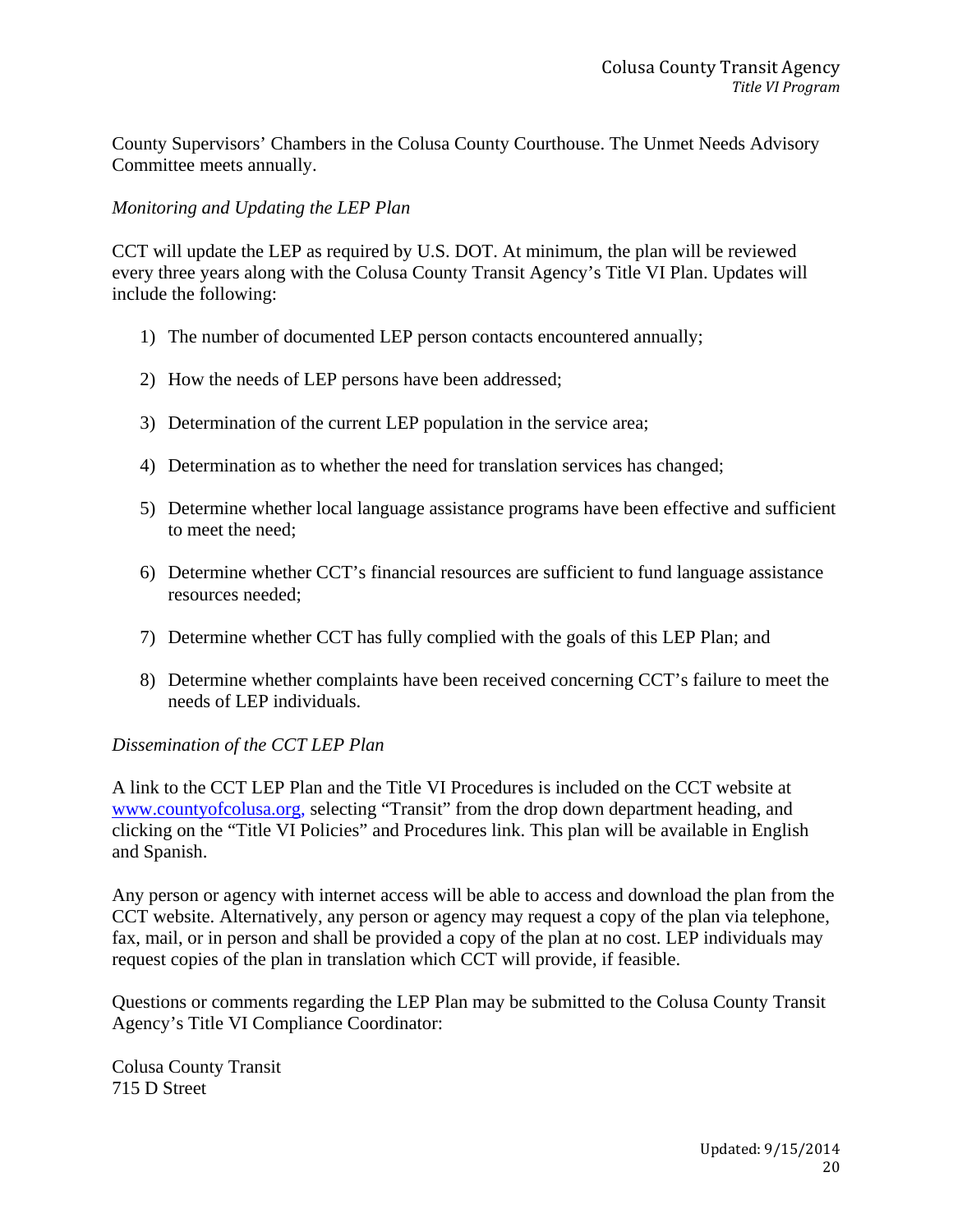Colusa, CA 95932 Phone: (530) 458-0287 Email: [kboes@countyofcolusa.org](mailto:kboes@countyofcolusa.org)